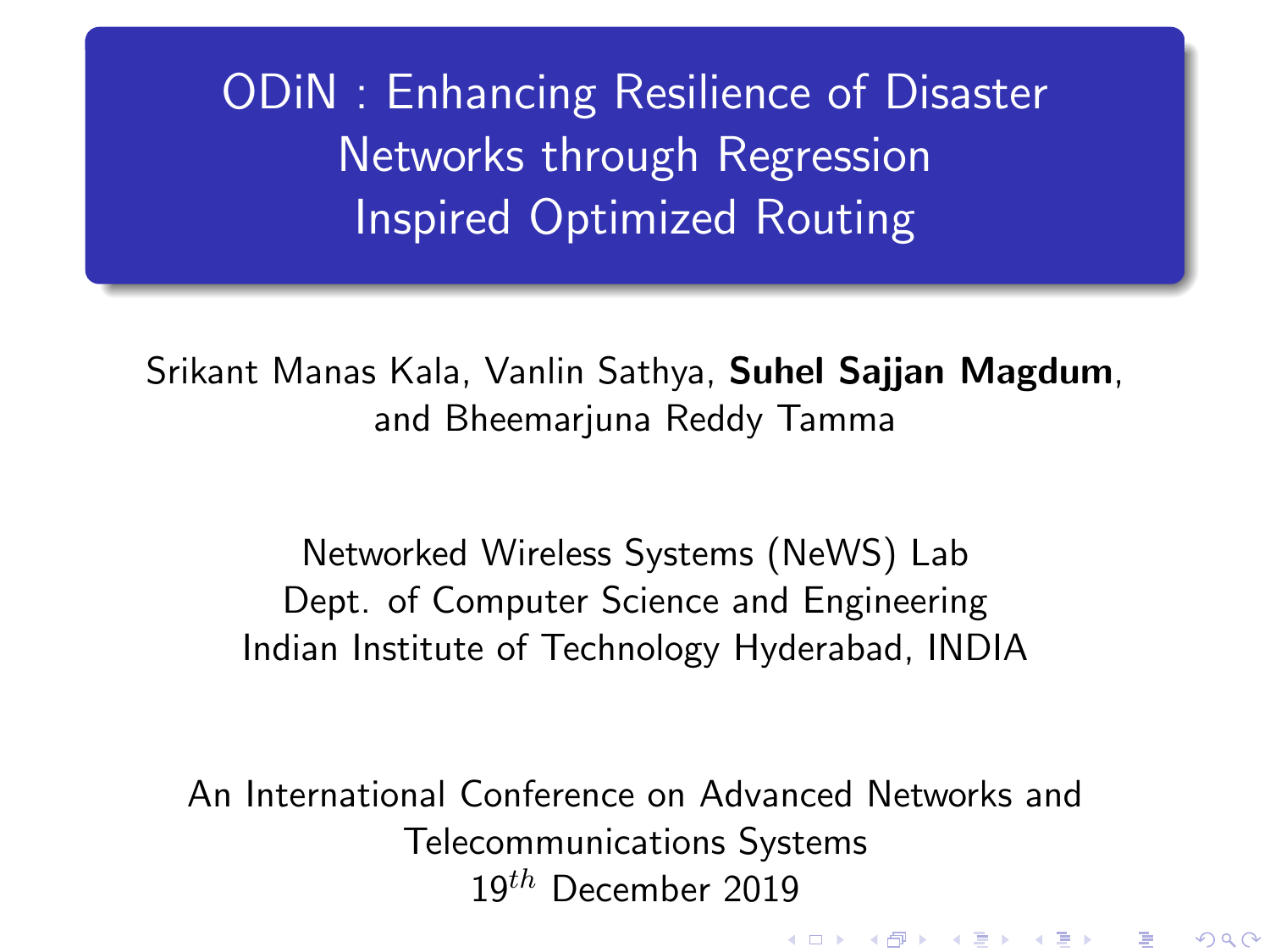#### <span id="page-1-0"></span>[Introduction](#page-1-0)

- [AllJoyn Framework, and Features](#page-7-0)
- [DiNet App](#page-20-0)
- [Regression Analysis of Network data](#page-26-0)
- [Optimal Routing for Disaster Networks](#page-27-0)
- [Results and Analysis](#page-33-0)



4 17 18

つくへ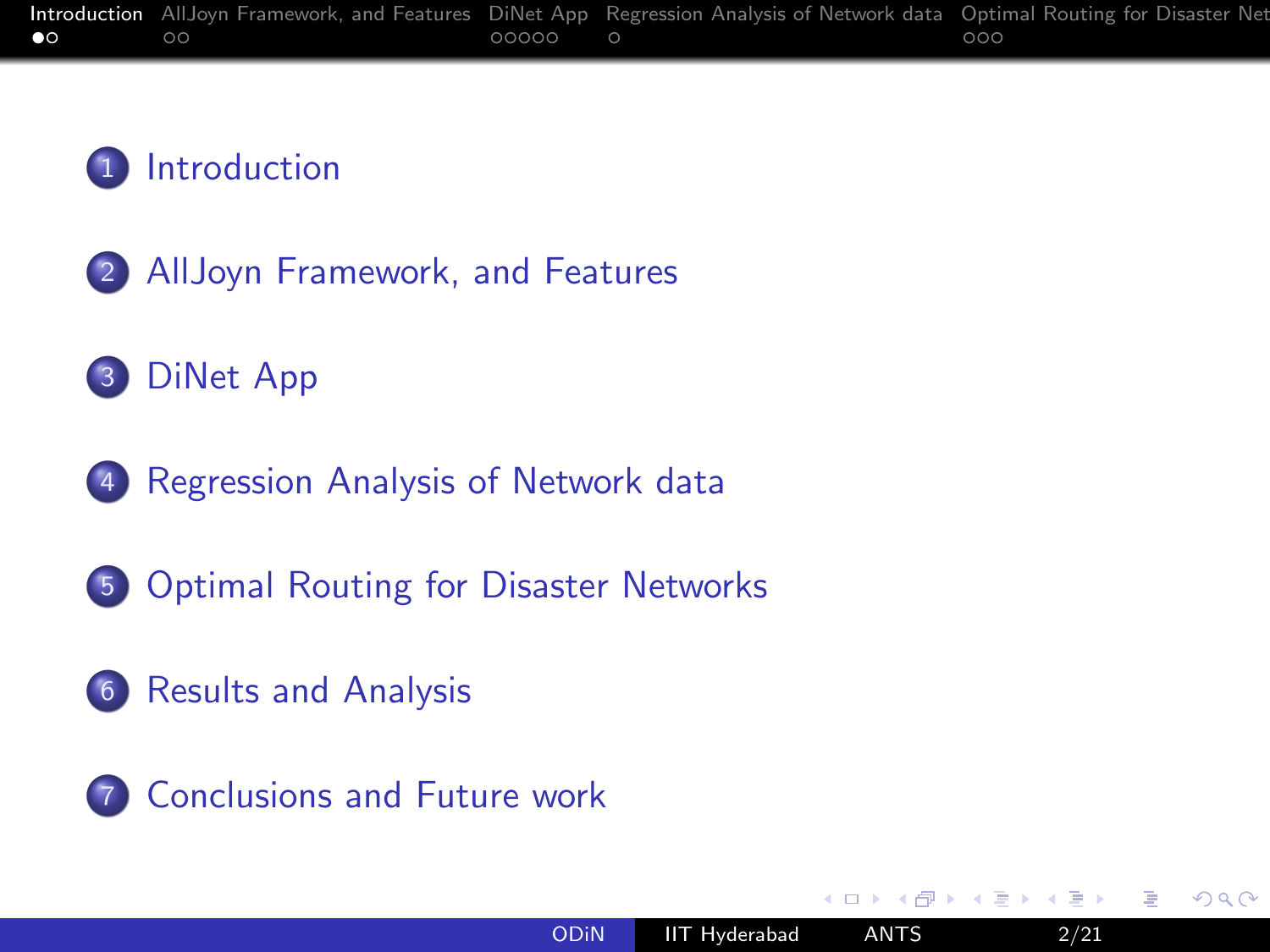|                   |    |       | Introduction AllJoyn Framework, and Features DiNet App Regression Analysis of Network data Optimal Routing for Disaster Net |     |  |
|-------------------|----|-------|-----------------------------------------------------------------------------------------------------------------------------|-----|--|
| $\bullet$ $\circ$ | ററ | 00000 |                                                                                                                             | 000 |  |

### Introduction

Increasing frequency of natural disasters : Rise in global warming, accelerated pace of climate change, and intense seismic activity.

4日)

E

モミッ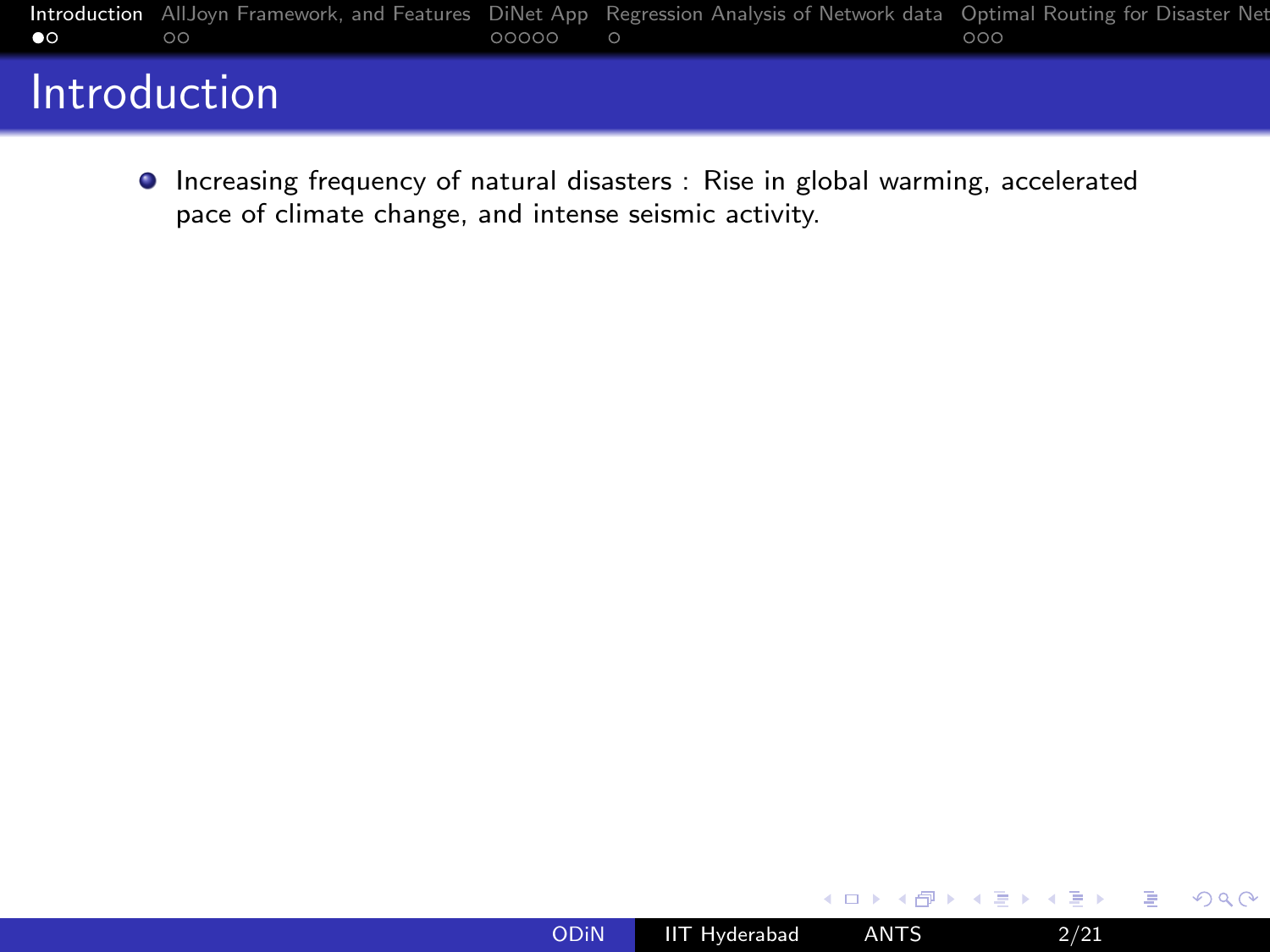|                   |    |       | Introduction AllJoyn Framework, and Features DiNet App Regression Analysis of Network data Optimal Routing for Disaster Net |     |  |
|-------------------|----|-------|-----------------------------------------------------------------------------------------------------------------------------|-----|--|
| $\bullet$ $\circ$ | ററ | 00000 |                                                                                                                             | 000 |  |

### Introduction

- **Increasing frequency of natural disasters : Rise in global warming, accelerated** pace of climate change, and intense seismic activity.
- Disaster-hit zones are often completely or partially damaged.

4日)

つくへ

Э× ∍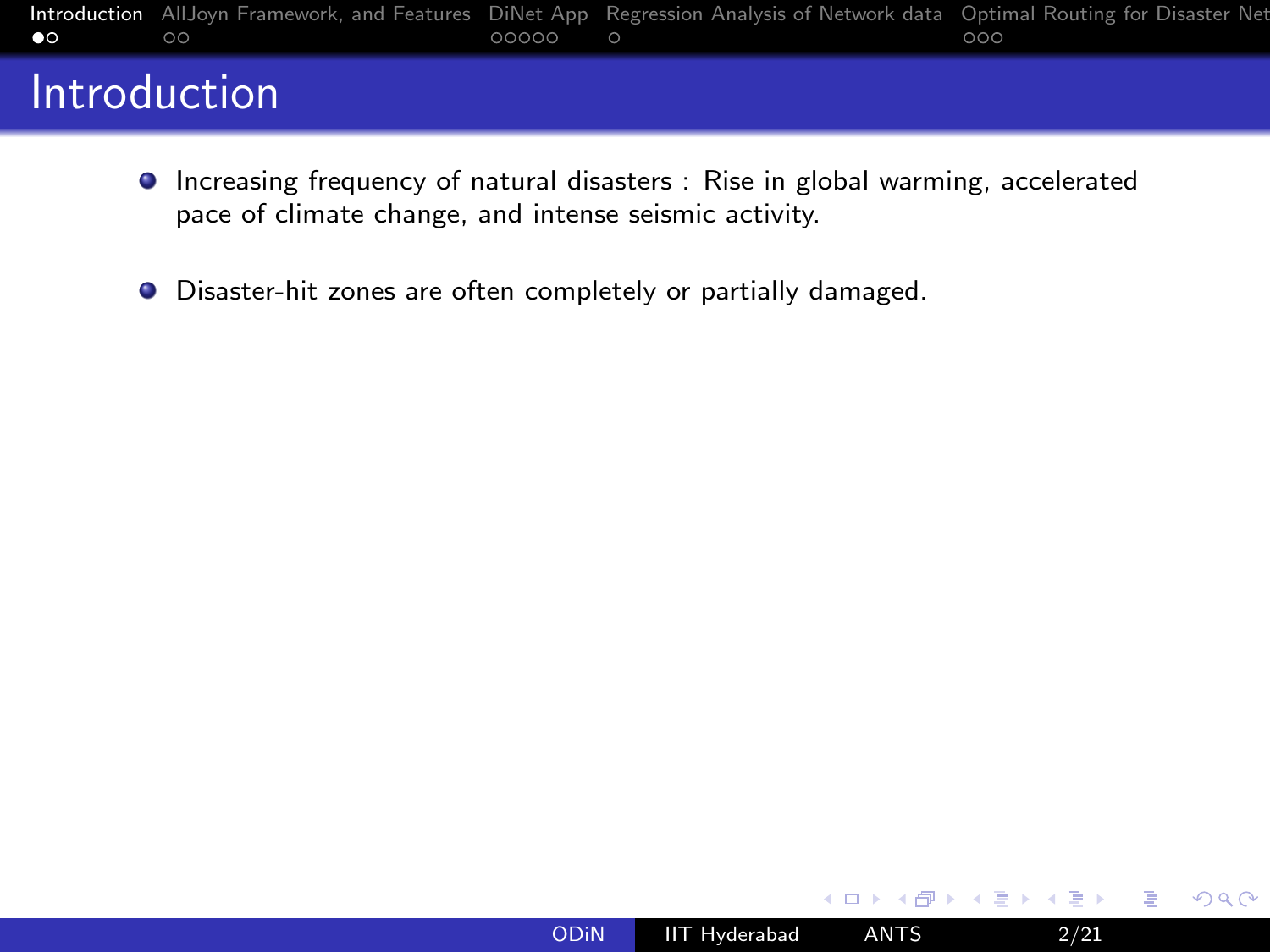[Introduction](#page-1-0) [AllJoyn Framework, and Features](#page-7-0) [DiNet App](#page-20-0) [Regression Analysis of Network data](#page-26-0) Optimal Routing for Disaster Net<br>• 00000 00000 0000 0000

#### Introduction

- Increasing frequency of natural disasters : Rise in global warming, accelerated pace of climate change, and intense seismic activity.
- Disaster-hit zones are often completely or partially damaged.
- Need infrastructure less frameworks like AllJoyn for communication in these scenarios.

4日下

 $\leftarrow \equiv +$ 

 $QQ$ 

∍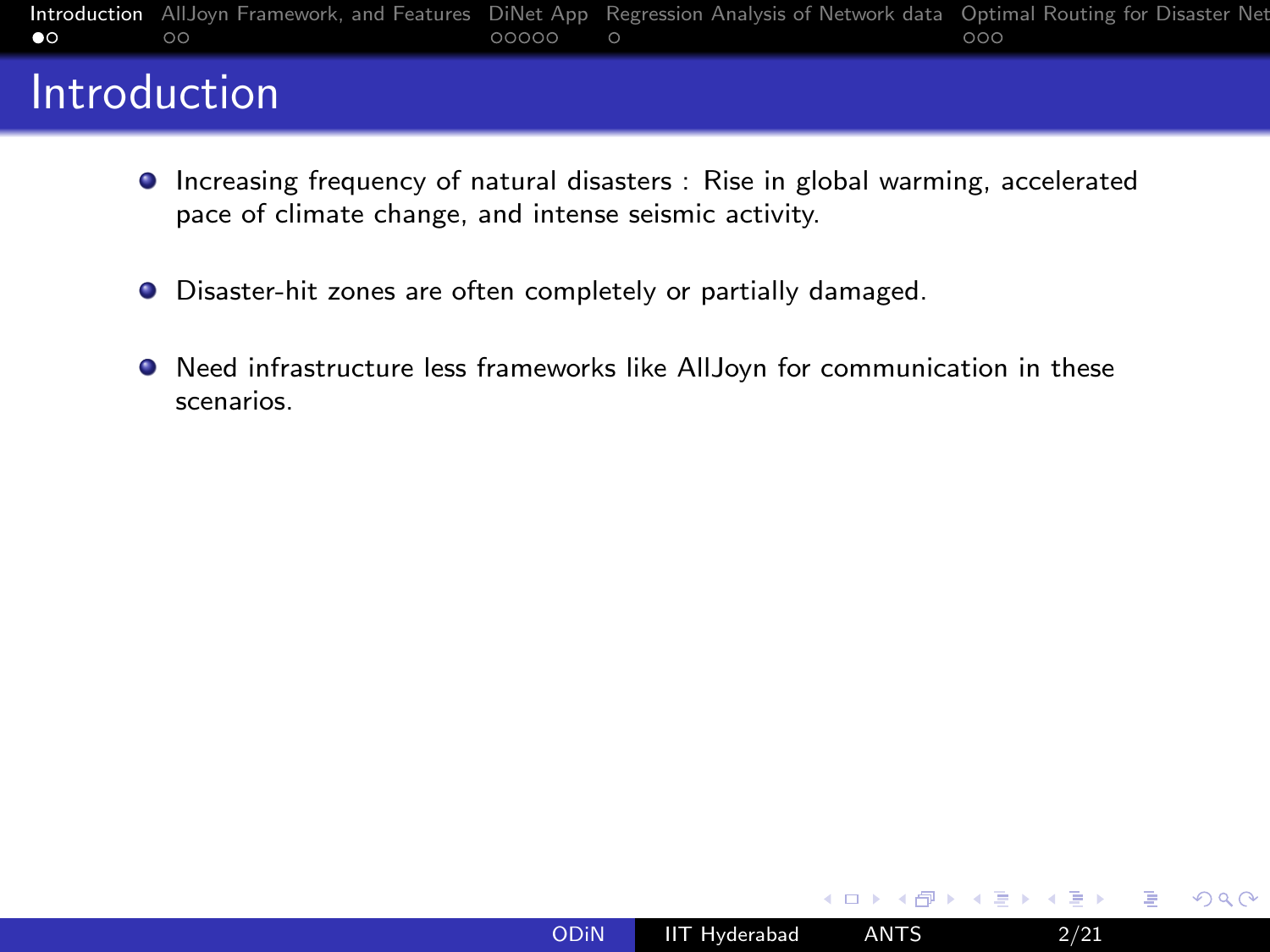[Introduction](#page-1-0) [AllJoyn Framework, and Features](#page-7-0) [DiNet App](#page-20-0) [Regression Analysis of Network data](#page-26-0) Optimal Routing for Disaster Net<br>000 0000 0000 0000 0000 analysis and Feature works and Analysis and Analysis of Network data Optim  $\Omega$ 

# Contributions and Novelty

#### Research Contributions

1. We design and test a basic AllJoyn Disaster Network application (DiNet App) capable of file exchange between devices in proximity.

2. We Carry out Regression Analysis of empirical results to identify relationships between network parameters.

3. Propose optimal routing for disaster networks that offers a solution specific to the challenges in routing in DiNets.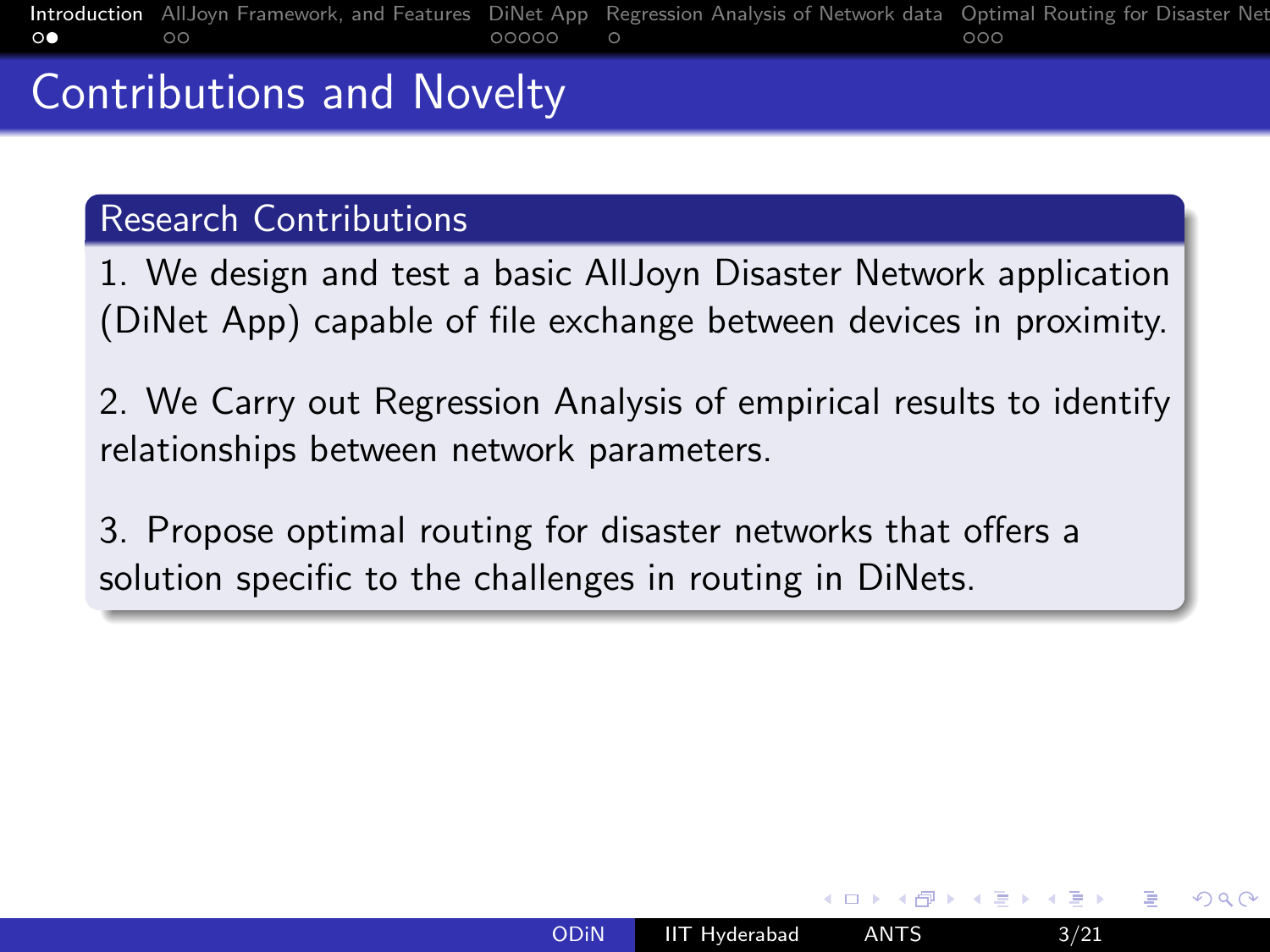[Introduction](#page-1-0) [AllJoyn Framework, and Features](#page-7-0) [DiNet App](#page-20-0) [Regression Analysis of Network data](#page-26-0) Optimal Routing for Disaster Net<br>000 0000 0000 0000 0000 analysis and Feature works and Analysis and Analysis of Network data Optim  $\circ$ 

# Contributions and Novelty

#### Research Contributions

1. We design and test a basic AllJoyn Disaster Network application (DiNet App) capable of file exchange between devices in proximity.

2. We Carry out Regression Analysis of empirical results to identify relationships between network parameters.

3. Propose optimal routing for disaster networks that offers a solution specific to the challenges in routing in DiNets.

#### **Novelty**

We propose a novel method of replacing optimization model constraints with empirically derived regression relationships.

**≮ロト ⊀何ト ⊀ ヨト ⊀ ヨト** 

 $QQ$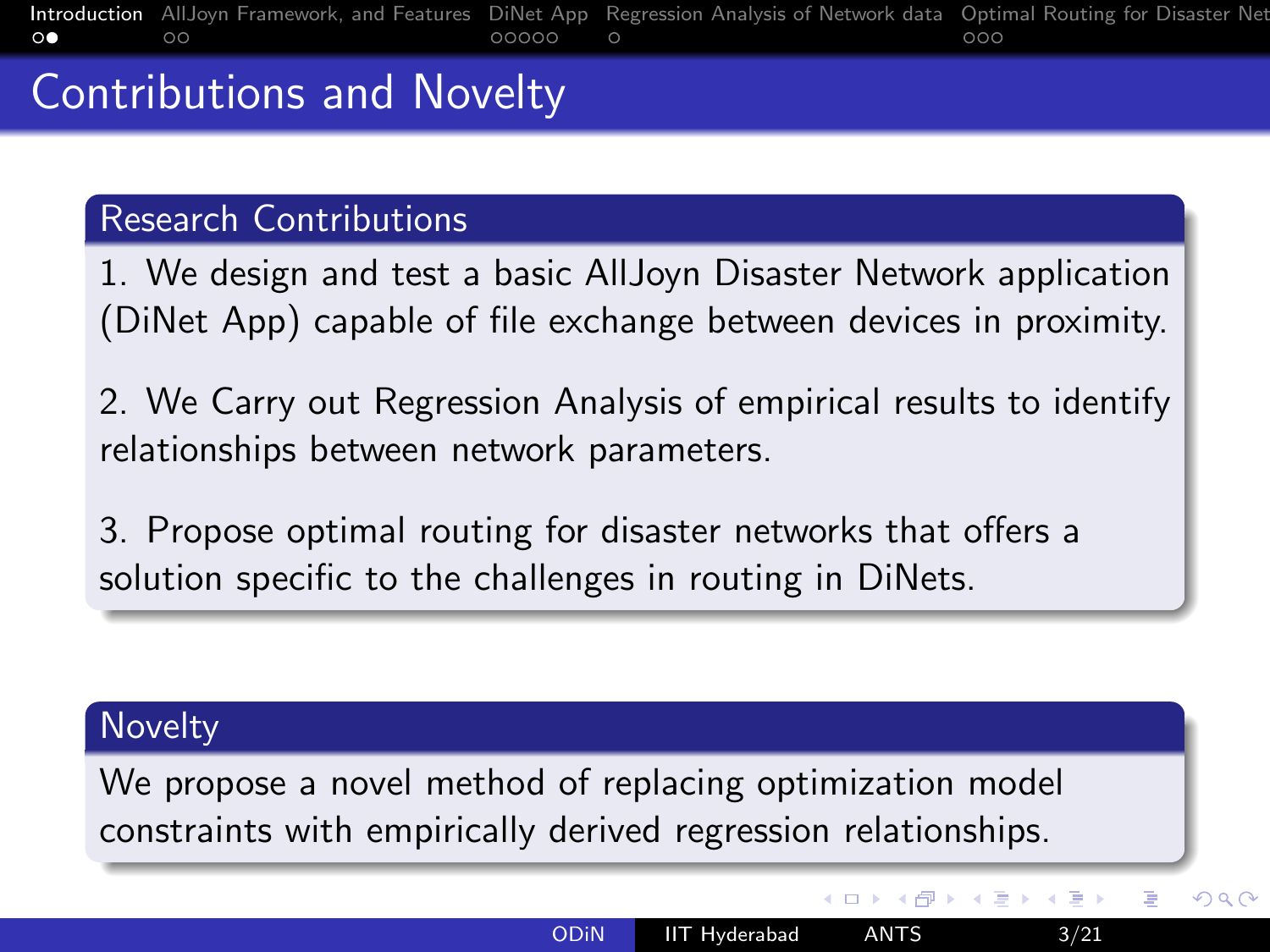<span id="page-7-0"></span>[Introduction](#page-1-0) **[AllJoyn Framework, and Features](#page-7-0)** [DiNet App](#page-20-0) [Regression Analysis of Network data](#page-26-0) Optimal Routing for Disaster Net<br>00000 00000 00000 analysis and Analysis and Feature works and Analysis of Network data Optimal R

#### AllJoyn Features

#### **•** Discover











 **CONTROL AND MANAGE** devices near and far



 **MANAGE** remote and local







 **SPAN** diverse transports



against bad actors

重

 $299$ 

 **INTEROPERATE** across OS, device and manufacturer



#### Figure: Alljoyn Features

**K ロ ▶ K 御 ▶ K 君 ▶ K 君 ▶**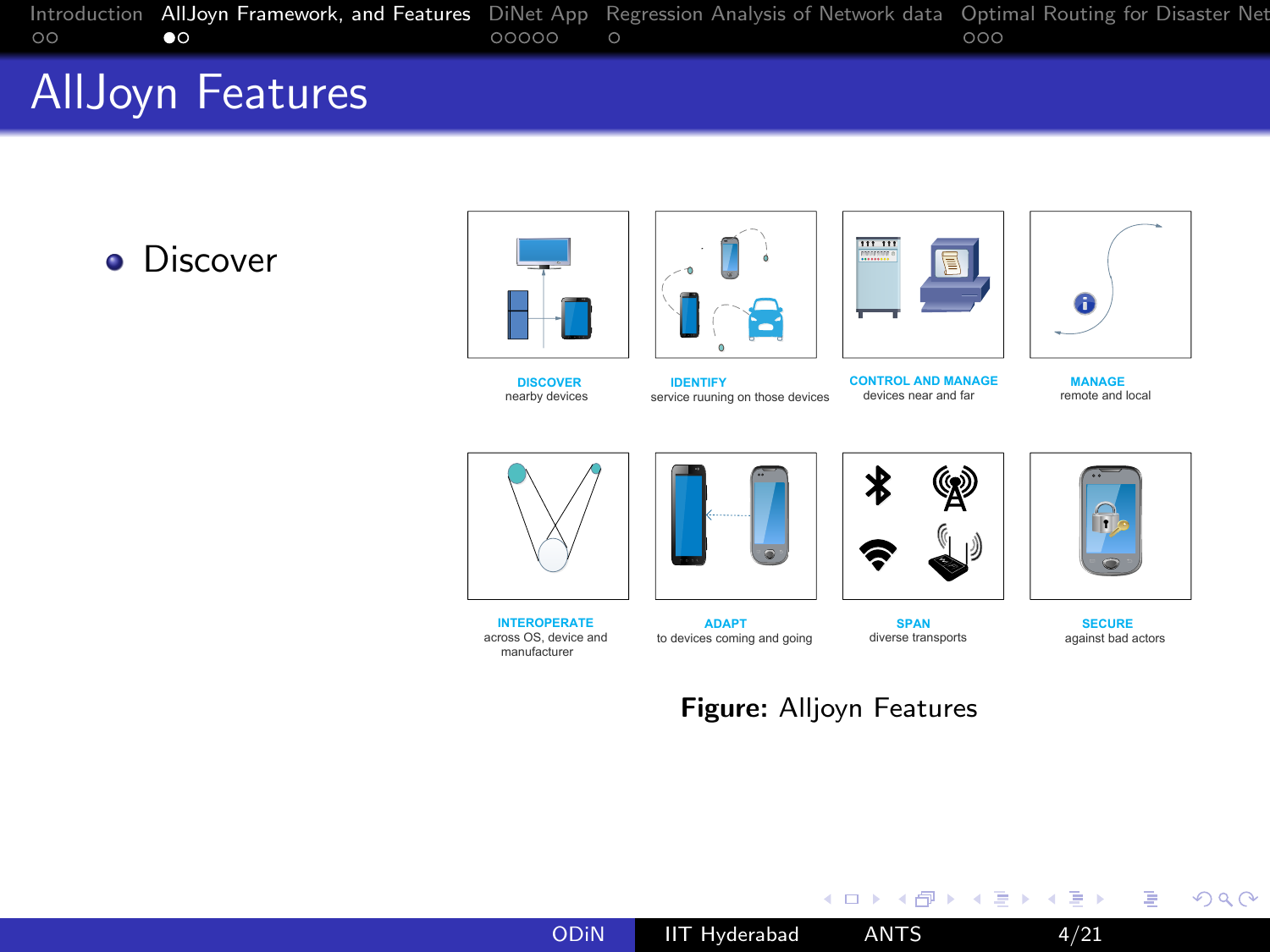

**•** Discover

**o** Identify















 **MANAGE** remote and local







 **SPAN** diverse transports



against bad actors

E

 $299$ 



 **INTEROPERATE** across OS, device and manufacturer



#### Figure: Alljoyn Features

**K ロ ▶ K 御 ▶ K 君 ▶ K 君 ▶**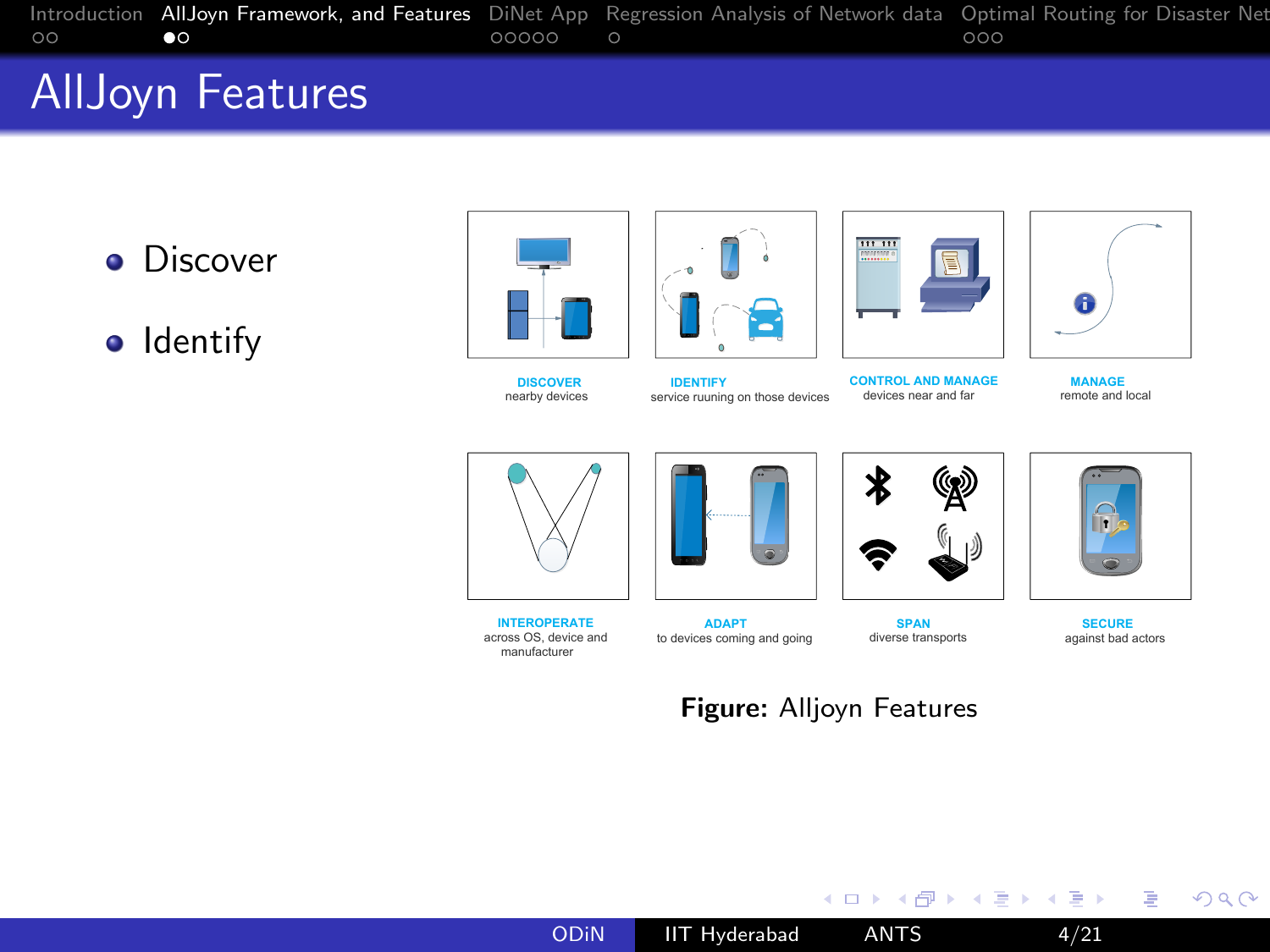

- **•** Discover
- Identify
- **Control and** Manage











 **CONTROL AND MANAGE** devices near and far



 **MANAGE** remote and local



 **INTEROPERATE** across OS, device and manufacturer



 **ADAPT** to devices coming and going



 **SPAN** diverse transports



Figure: Alljoyn Features





[ODiN](#page-0-0) IIT Hyderabad ANTS 4/21

メロトメ部 トメミトメミト

E  $299$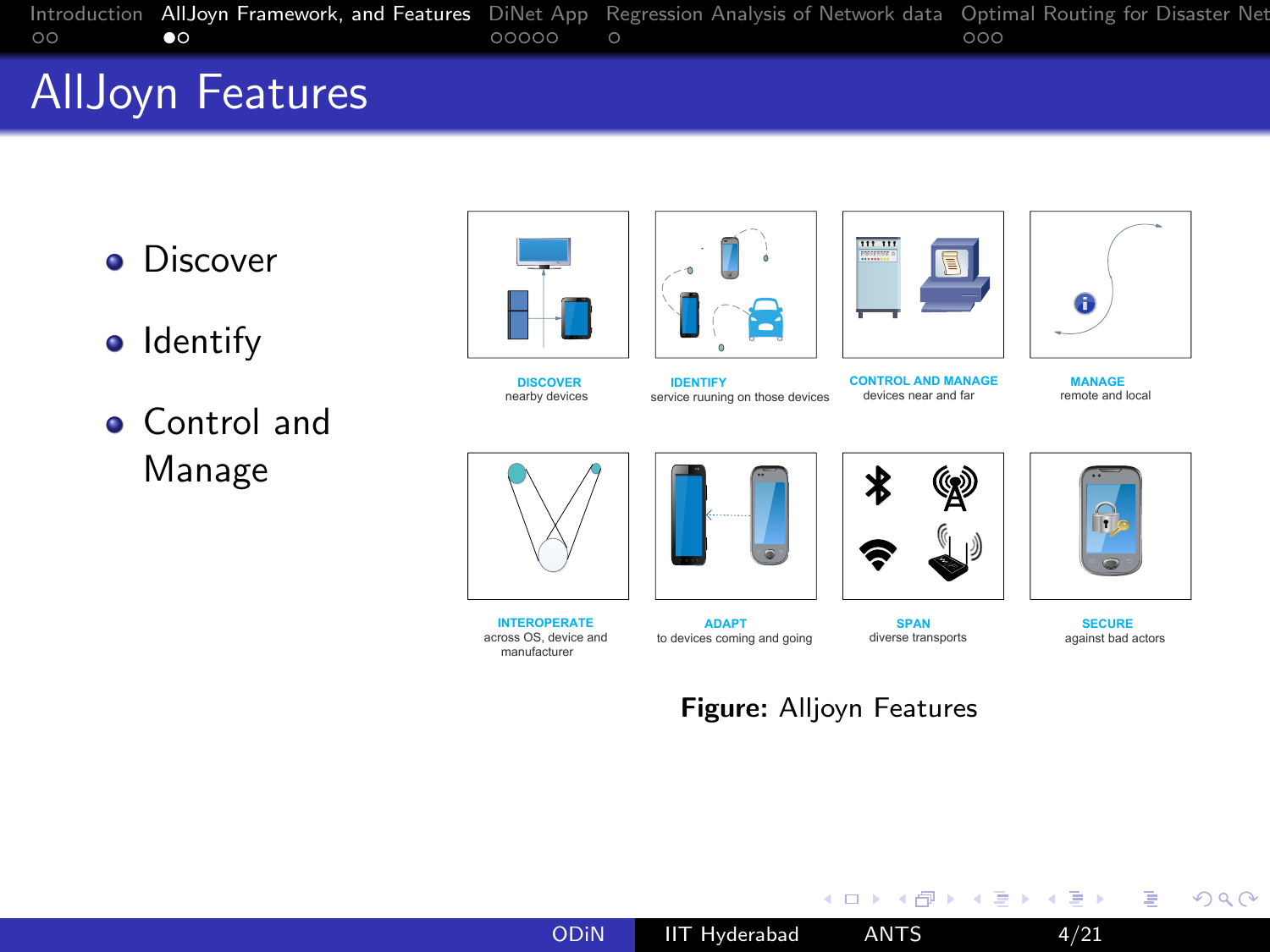

- **•** Discover
- Identify
- **Control and** Manage
- Interoperate



 **DISCOVER** nearby devices









 **MANAGE** remote and local

 $\bullet$ 







 **ADAPT** to devices coming and going



**CDAM** diverse transports

 **SECURE** against bad actors

Figure: Alljoyn Features



メロトメ部 トメミトメミト

E  $299$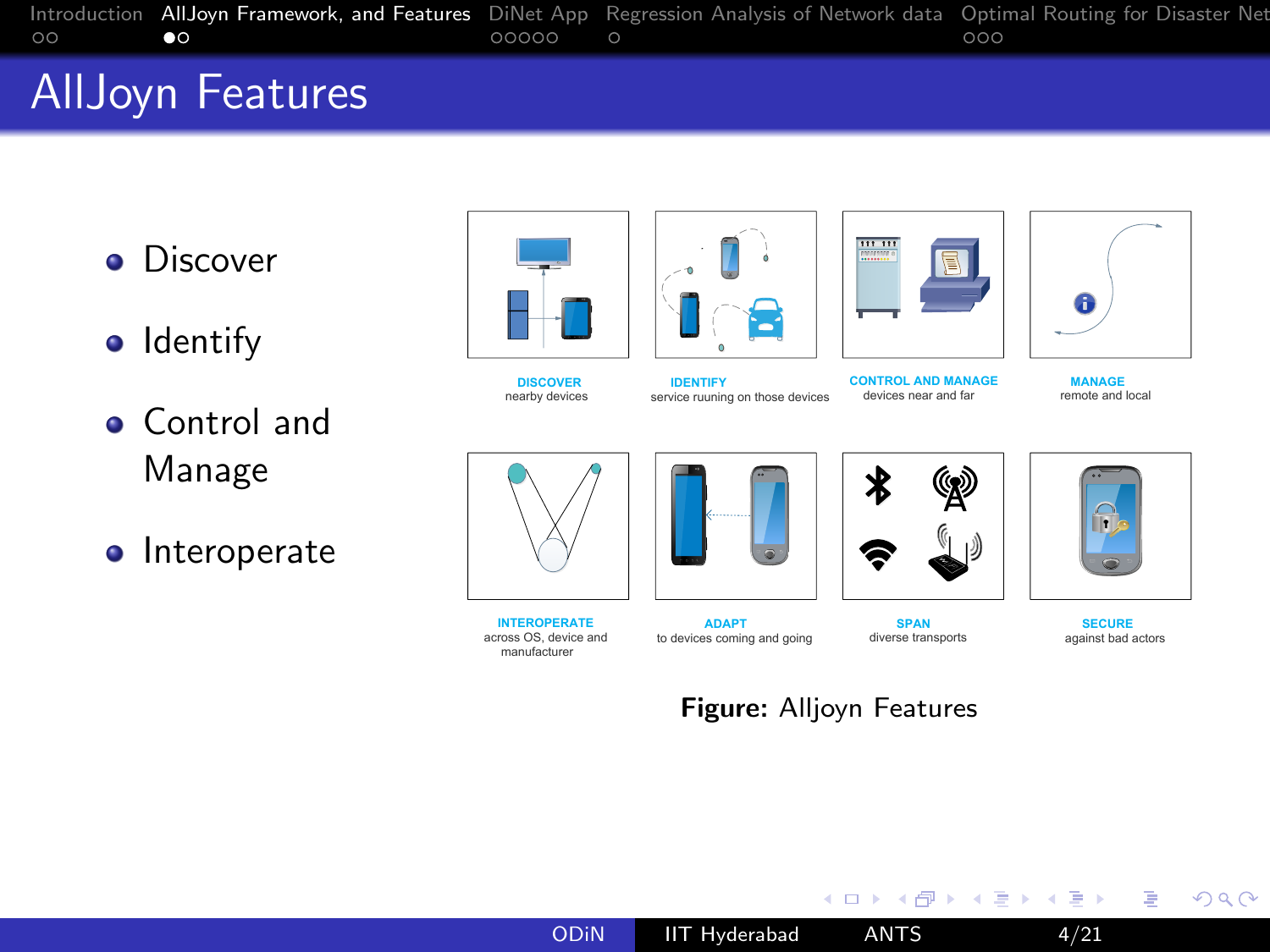

- **•** Discover
- Identify
- **Control and** Manage
- Interoperate
- Adapt















 **MANAGE** remote and local



 **INTEROPERATE** across OS, device and manufacturer



 **ADAPT** to devices coming and going



**CDAM** diverse transports

#### **SECURE** against bad actors

Figure: Alljoyn Features





[ODiN](#page-0-0) IIT Hyderabad ANTS 4/21

メロトメ部 トメミトメミト

E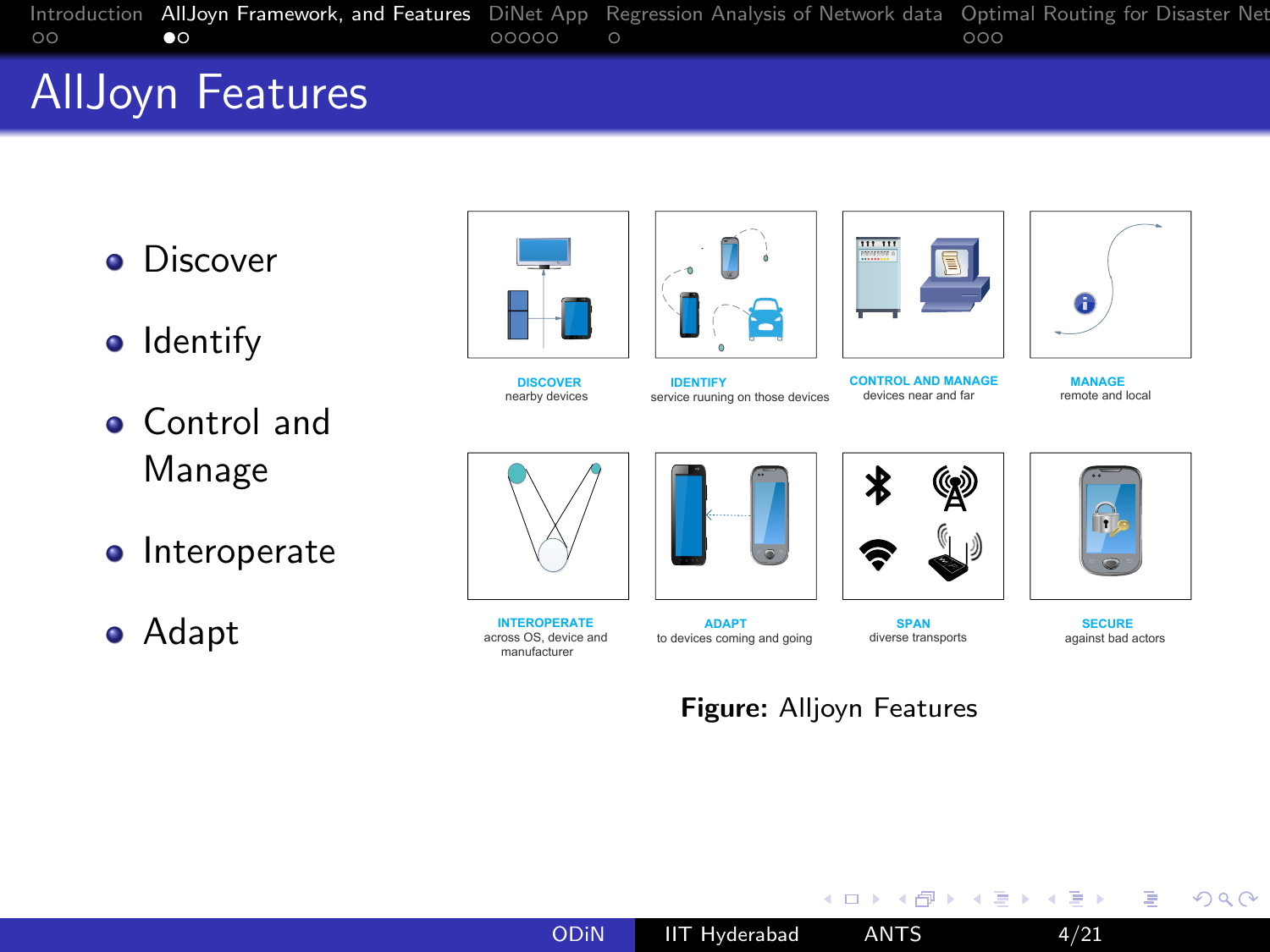

- **•** Discover
- Identify
- **Control and** Manage
- Interoperate
- Adapt
- Span



 **DISCOVER** nearby devices







 **CONTROL AND MANAGE** devices near and far



 **MANAGE** remote and local



 **INTEROPERATE** across OS, device and manufacturer



 **ADAPT** to devices coming and going



**CDAM** diverse transports

#### **SECURE** against bad actors

#### Figure: Alljoyn Features



[ODiN](#page-0-0) IIT Hyderabad ANTS 4/21

メロトメ部 トメミトメミト

E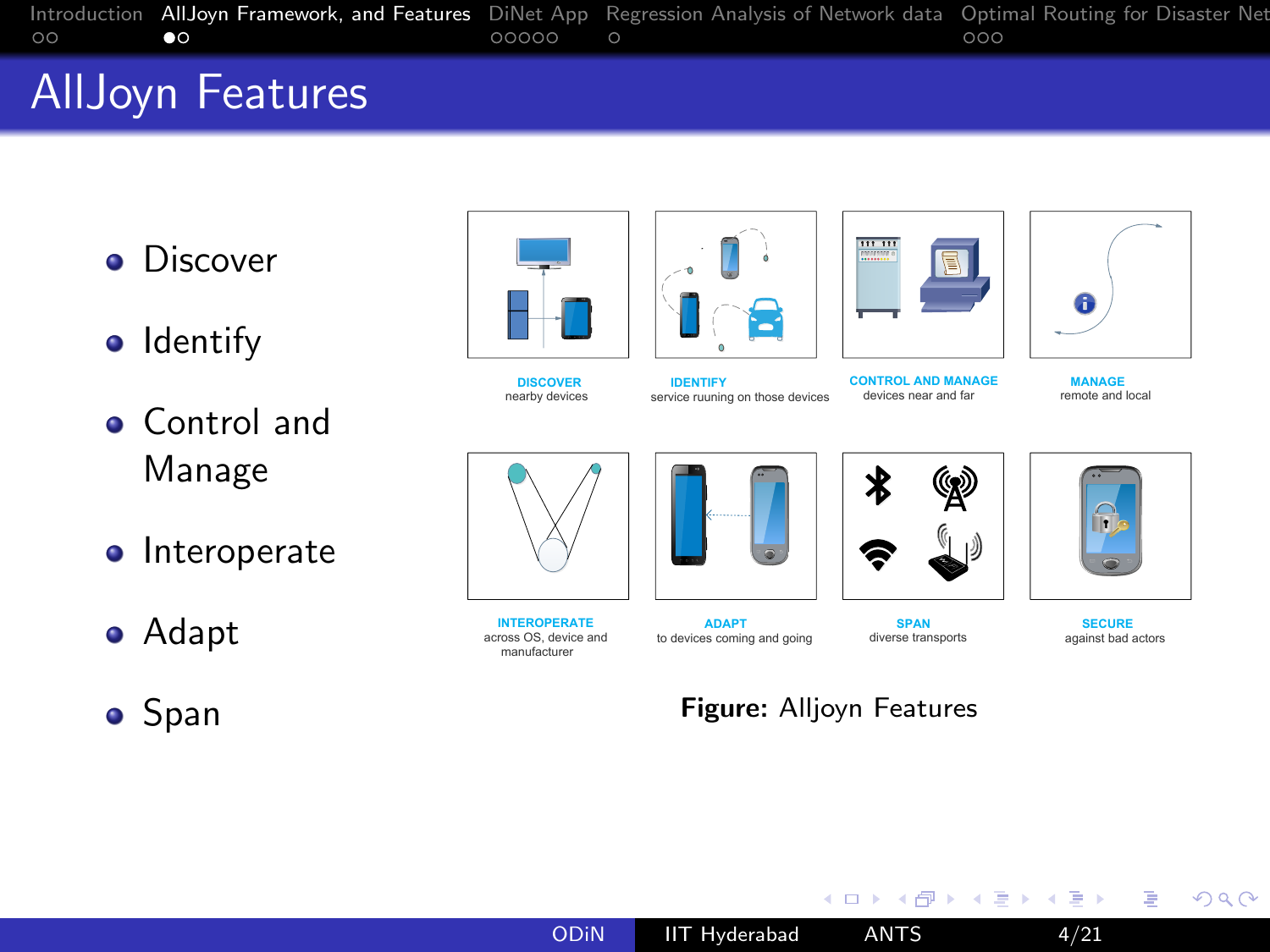

- **•** Discover
- Identify
- **Control and** Manage
- Interoperate
- Adapt
- Span
- **•** Secure













 **CONTROL AND MANAGE** devices near and far

 **MANAGE** remote and local



 **INTEROPERATE** across OS, device and manufacturer





to devices coming and going



メロトメ部 トメミトメミト

**CDAM** diverse transports

#### **SECURE** against bad actors

E

 $299$ 

Figure: Alljoyn Features

[ODiN](#page-0-0) IIT Hyderabad ANTS 4/21



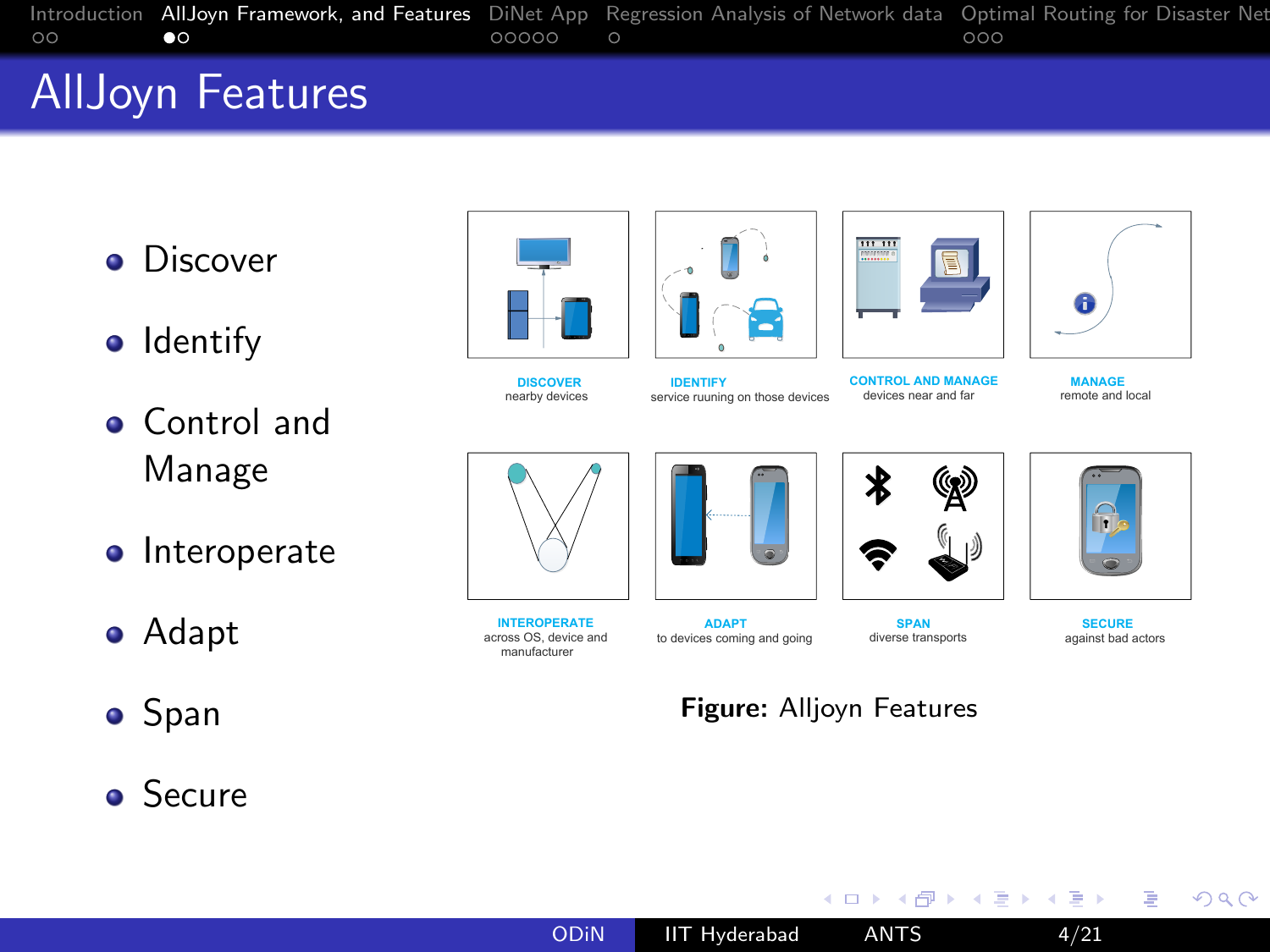

- Advantages of AllJoyn:
	- Open Source framework.



 $\leftarrow$   $\Box$   $\rightarrow$ 

∢母

→ 重→

Ξ  $\mathbf{p}$ ×.

E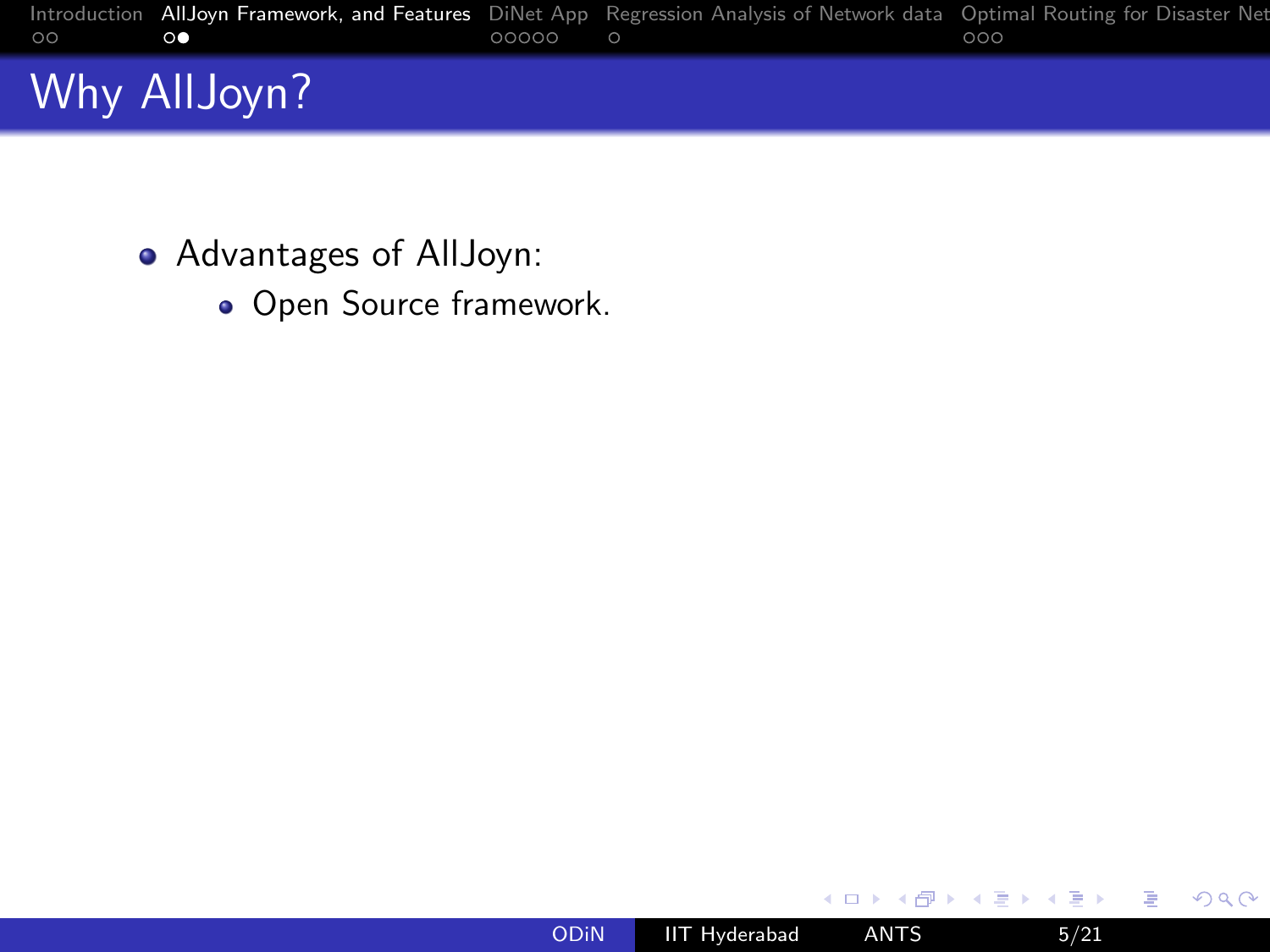

- Advantages of AllJoyn:
	- Open Source framework.
	- Automatic device discovery and service advertisement mechanism

4日)

 $299$ 

э

医重变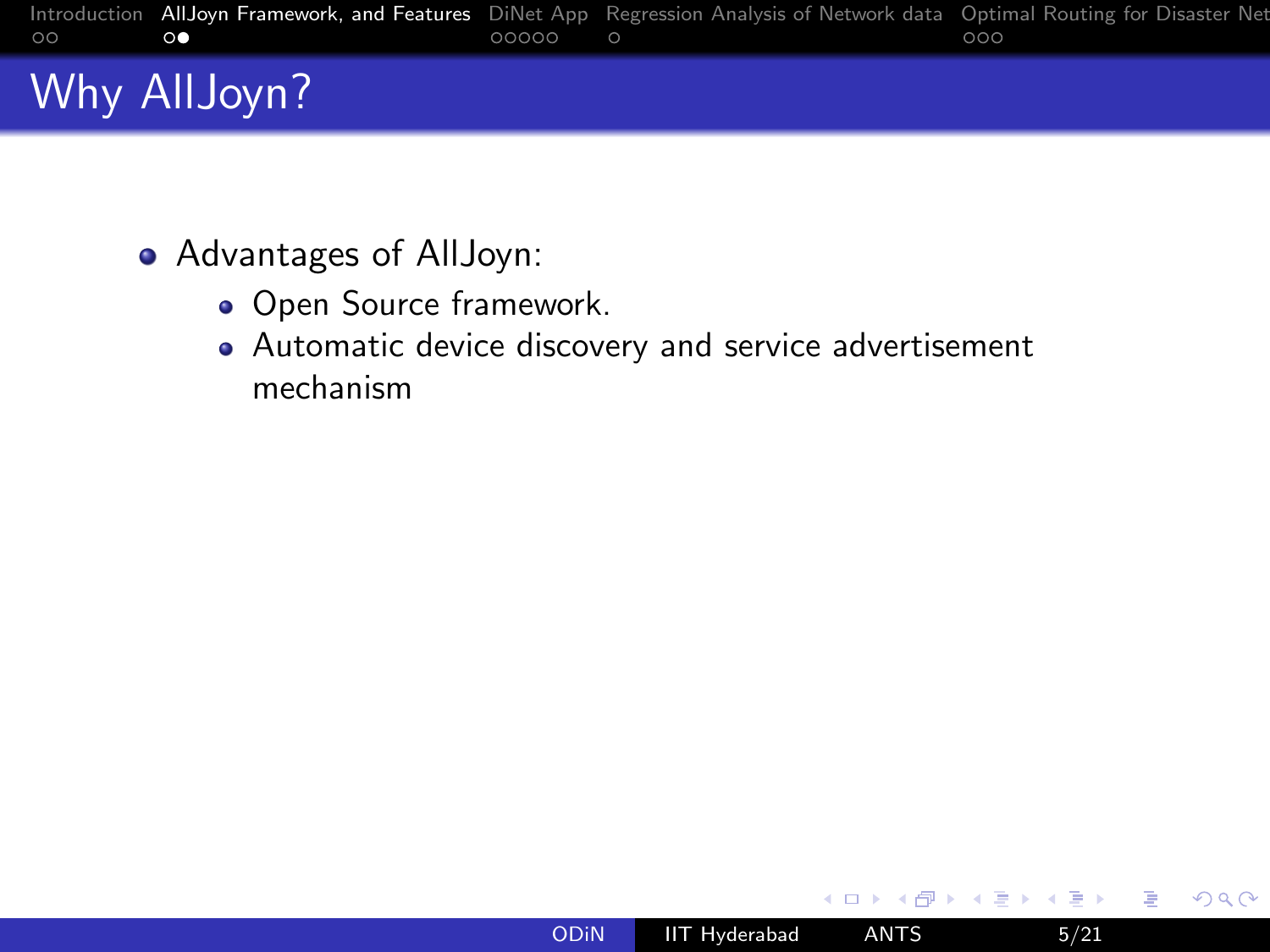

- Advantages of AllJoyn:
	- Open Source framework.
	- Automatic device discovery and service advertisement mechanism
	- Allows dynamic configuration of the network.

4日)

ヨト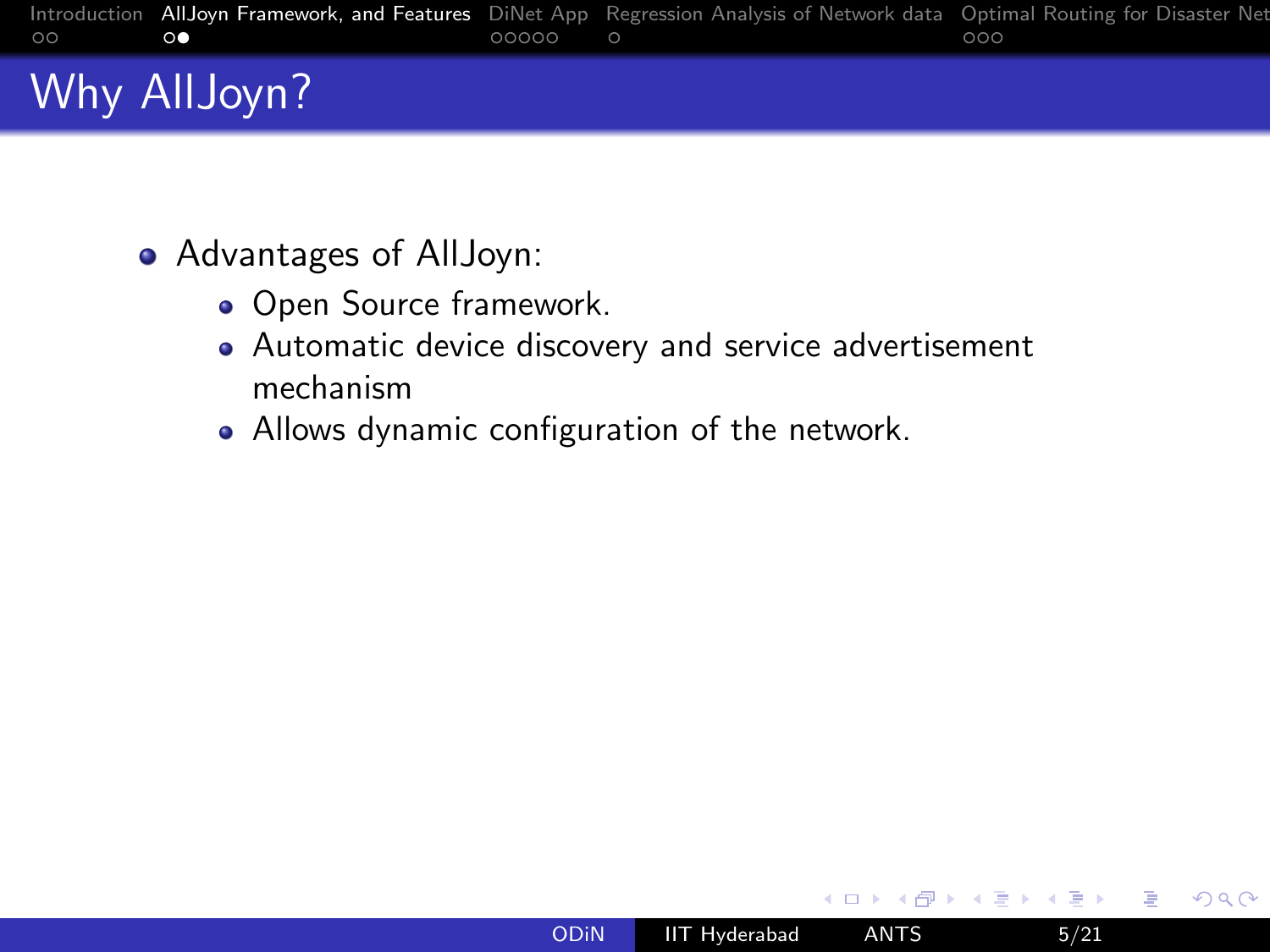

- Advantages of AllJoyn:
	- Open Source framework.
	- Automatic device discovery and service advertisement mechanism
	- Allows dynamic configuration of the network.
	- Platform independant.

4日)

ヨト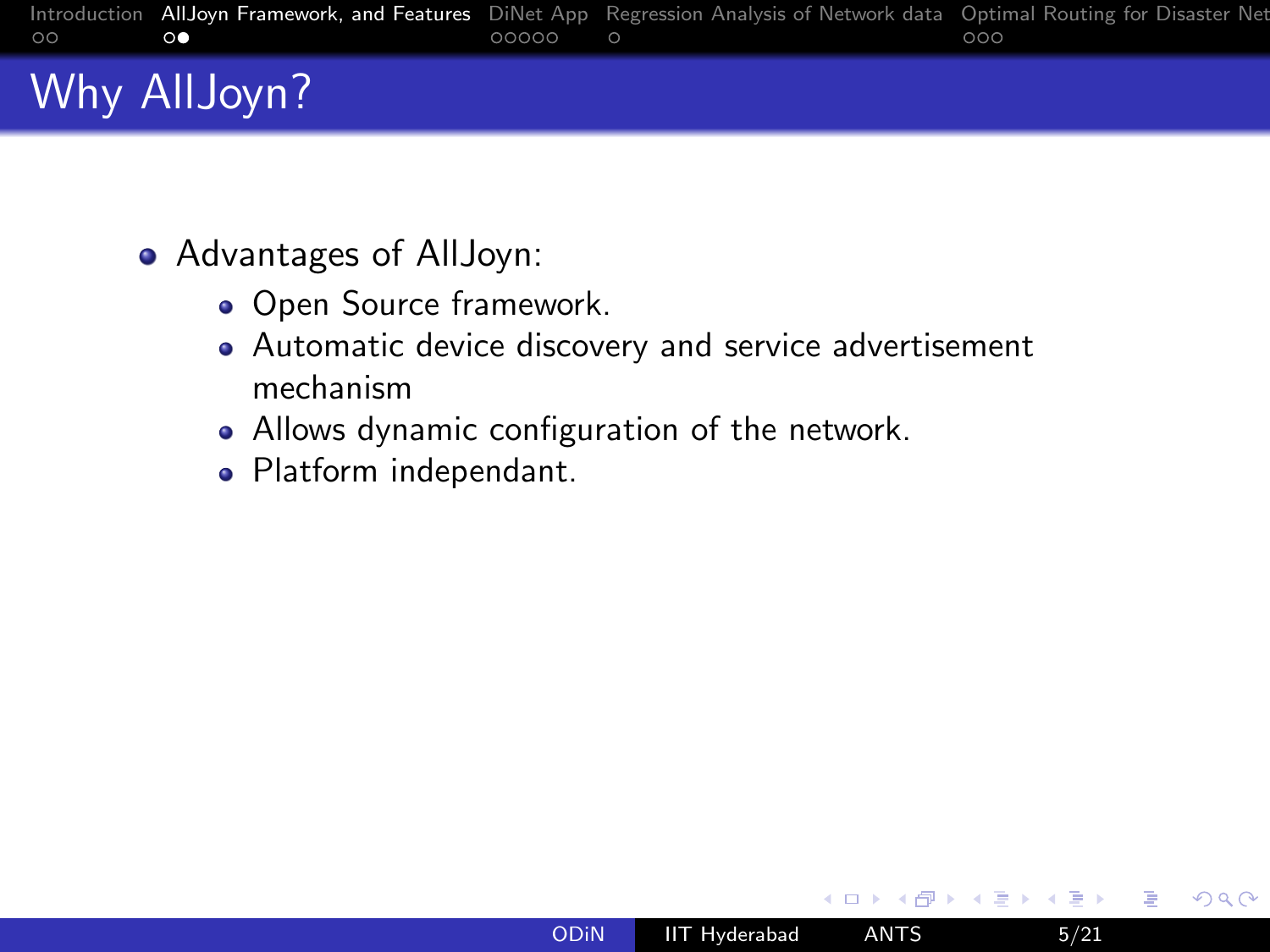

- Advantages of AllJoyn:
	- Open Source framework.
	- Automatic device discovery and service advertisement mechanism
	- Allows dynamic configuration of the network.
	- Platform independant.
	- Can use C,  $C_{++}$ , Java for developing applications.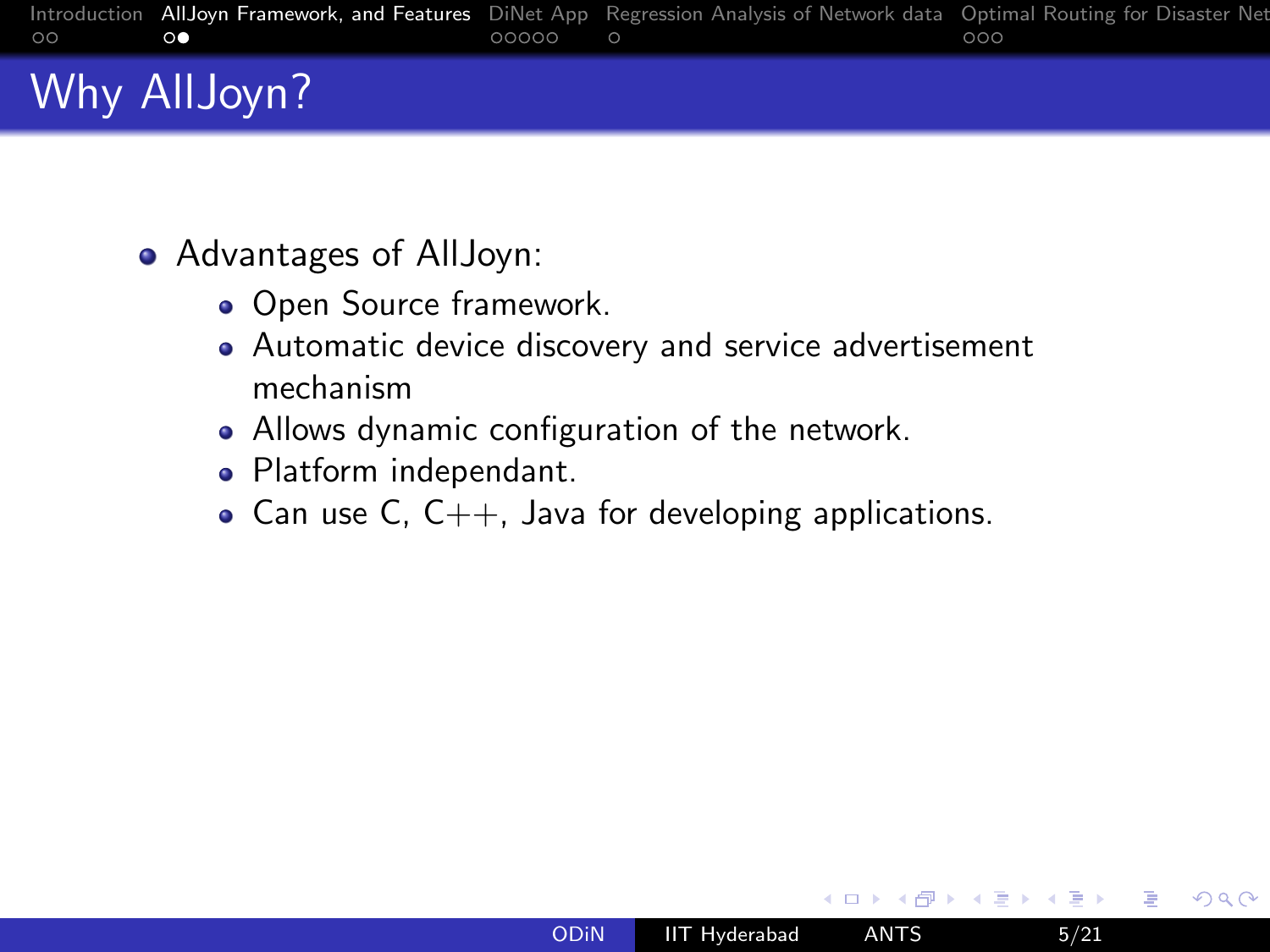|         |    |         | Introduction AllJoyn Framework, and Features DiNet App Regression Analysis of Network data Optimal Routing for Disaster Net |     |
|---------|----|---------|-----------------------------------------------------------------------------------------------------------------------------|-----|
| $\circ$ | ⌒● | ററററെ റ |                                                                                                                             | 000 |
|         |    |         |                                                                                                                             |     |

- Advantages of AllJoyn:
	- Open Source framework.
	- Automatic device discovery and service advertisement mechanism
	- Allows dynamic configuration of the network.
	- Platform independant.
	- Can use C,  $C_{++}$ , Java for developing applications.
	- Provides greater security (Simple Authentication and Security Layer (SASL)) by allowing access at the granularity of application-to-application communication.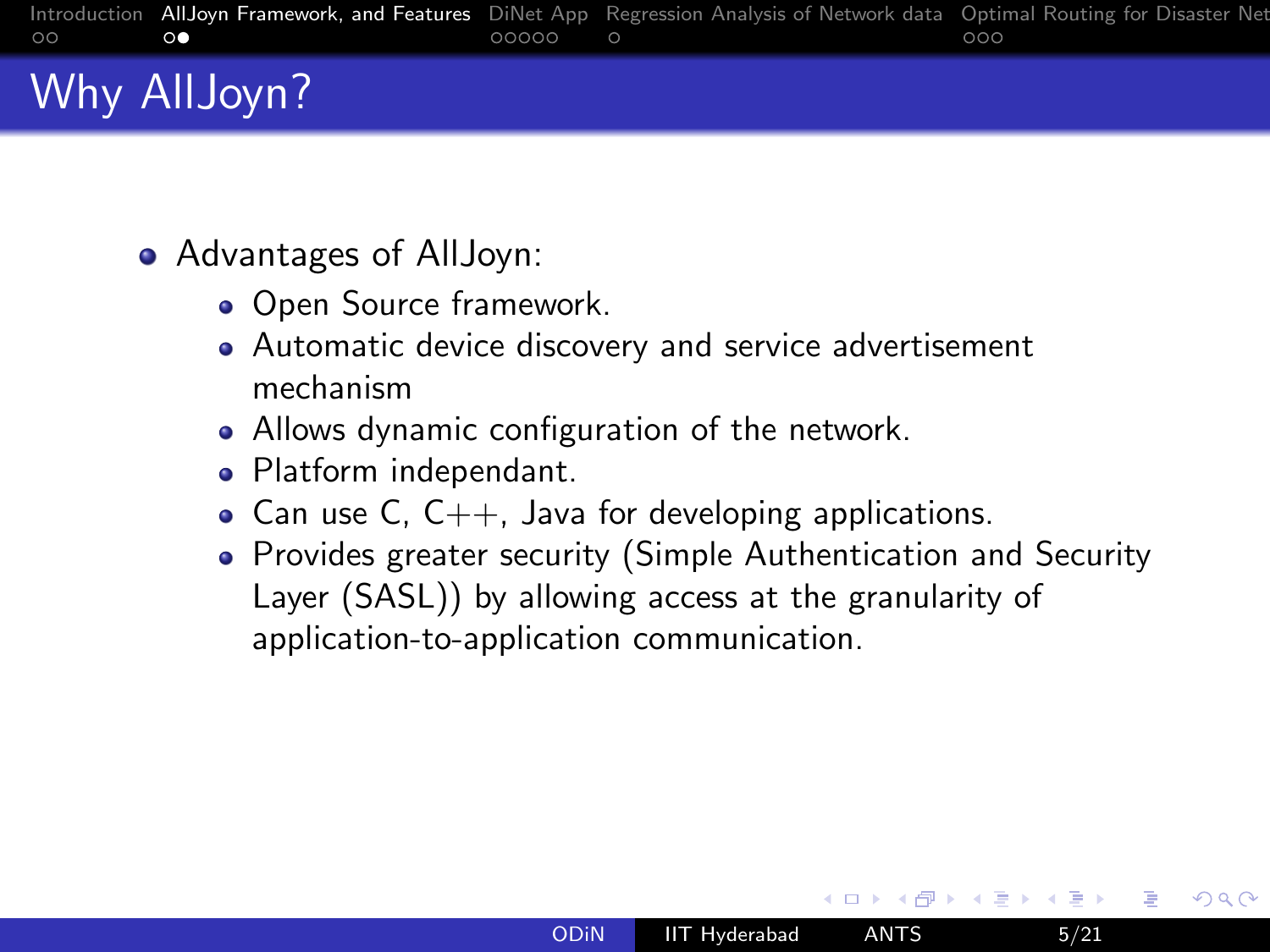<span id="page-20-0"></span>

# DiNet App

- AllJoyn provides basic chat application.
- Modified the chat application to implement the DiNet application.
- Used  $C_{++}$  for development on Ubuntu.

4日)

つくへ

モミッ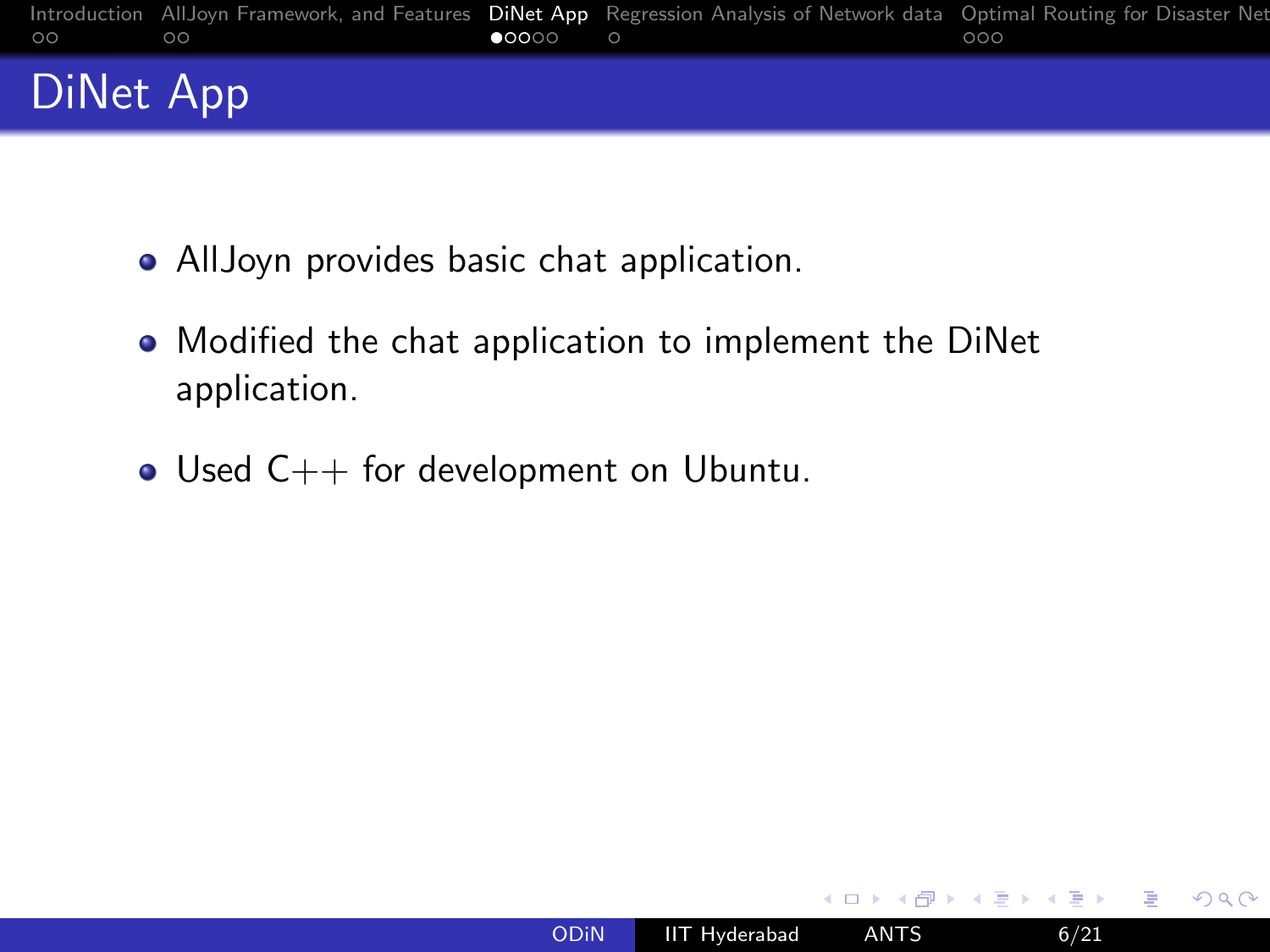

# DiNet App

- AllJoyn provides basic chat application.
- Modified the chat application to implement the DiNet application.
- Used  $C_{++}$  for development on Ubuntu.
- Implemented several important modules :
	- **•** AcceptSessionJoiner
	- FoundAdvertisedName
	- **•** MyBusListener
	- **BusAttachment**
	- **o** TransferFile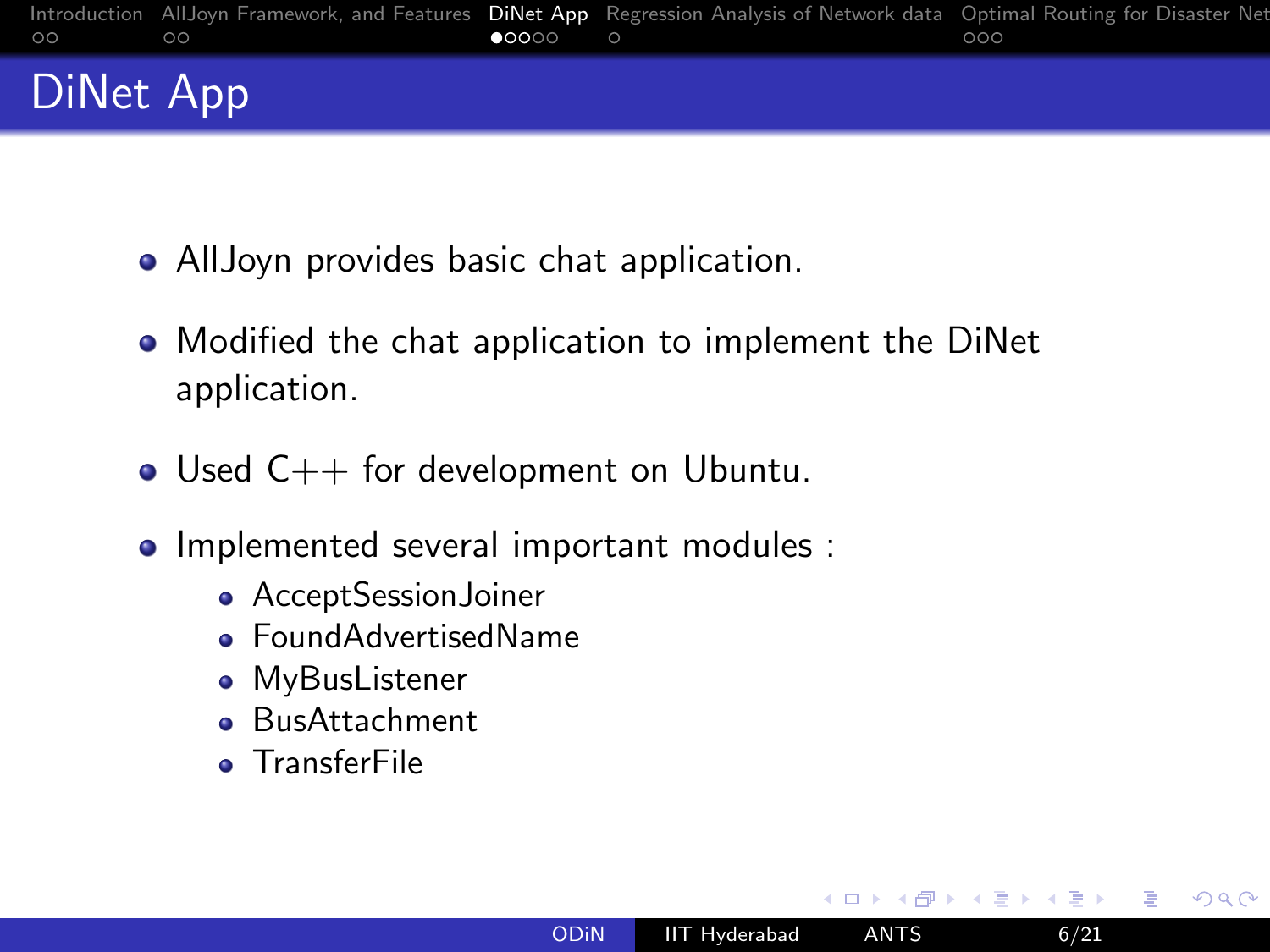<span id="page-22-0"></span>[Introduction](#page-1-0) [AllJoyn Framework, and Features](#page-7-0) **[DiNet App](#page-20-0)** [Regression Analysis of Network data](#page-26-0) Optimal Routing for Disaster Net<br>0000000000000000000000000  $\circ$  $\Omega$ 

# Field Experiment for Single-Hop Topology

- Sender is sending 1, 4 and 10 MB file.
- Receiver is moving away from sender.
- The network metrics observed at every 5m interval are the Transfer Time (TT) of each file, Signal Strength, and Throughput.
- Considered 2 scenarios: HIS (High Interference Scenario) and LIS (Low Interference Scenario).



Figure: Topology for experiment

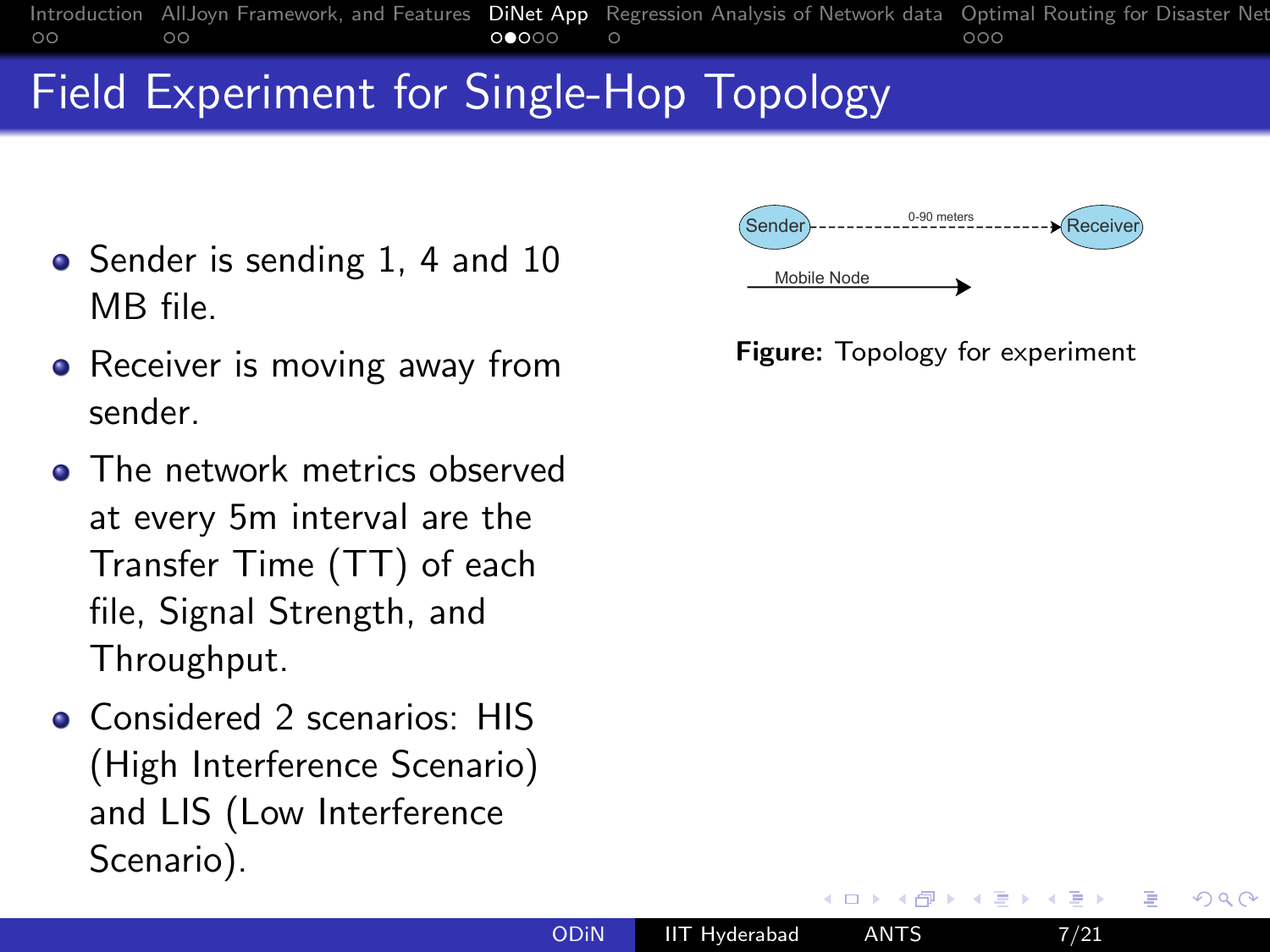[Introduction](#page-1-0) [AllJoyn Framework, and Features](#page-7-0) **[DiNet App](#page-20-0)** [Regression Analysis of Network data](#page-26-0) Optimal Routing for Disaster Net<br>000 0000 0000 0000 analysis and Analysis of Network data Optimal Routing for Disaster Net  $\Omega$ 

#### Results for HIS







Figure: Transfer Time vs Inter-node distance (1, 4, 10 MB file transfer)

Figure: Throughput vs Inter-node distance (1, 4, 10 MB file transfer)

Figure: Battery Consumption vs Inter-node distance (1, 4, 10 MB file transfer)

- 4 MB file transfer fails beyond 60 meters and 10MB file transfer fails beyond 35 meters.
- As file size increases transfer time increases.
- Battery consumption is high for large fil[es](#page-22-0).

| <b>ODIN</b> | <b>IIT Hyderabad</b> ANTS | 8/21 |  |
|-------------|---------------------------|------|--|

36) Rothunsuc) Australian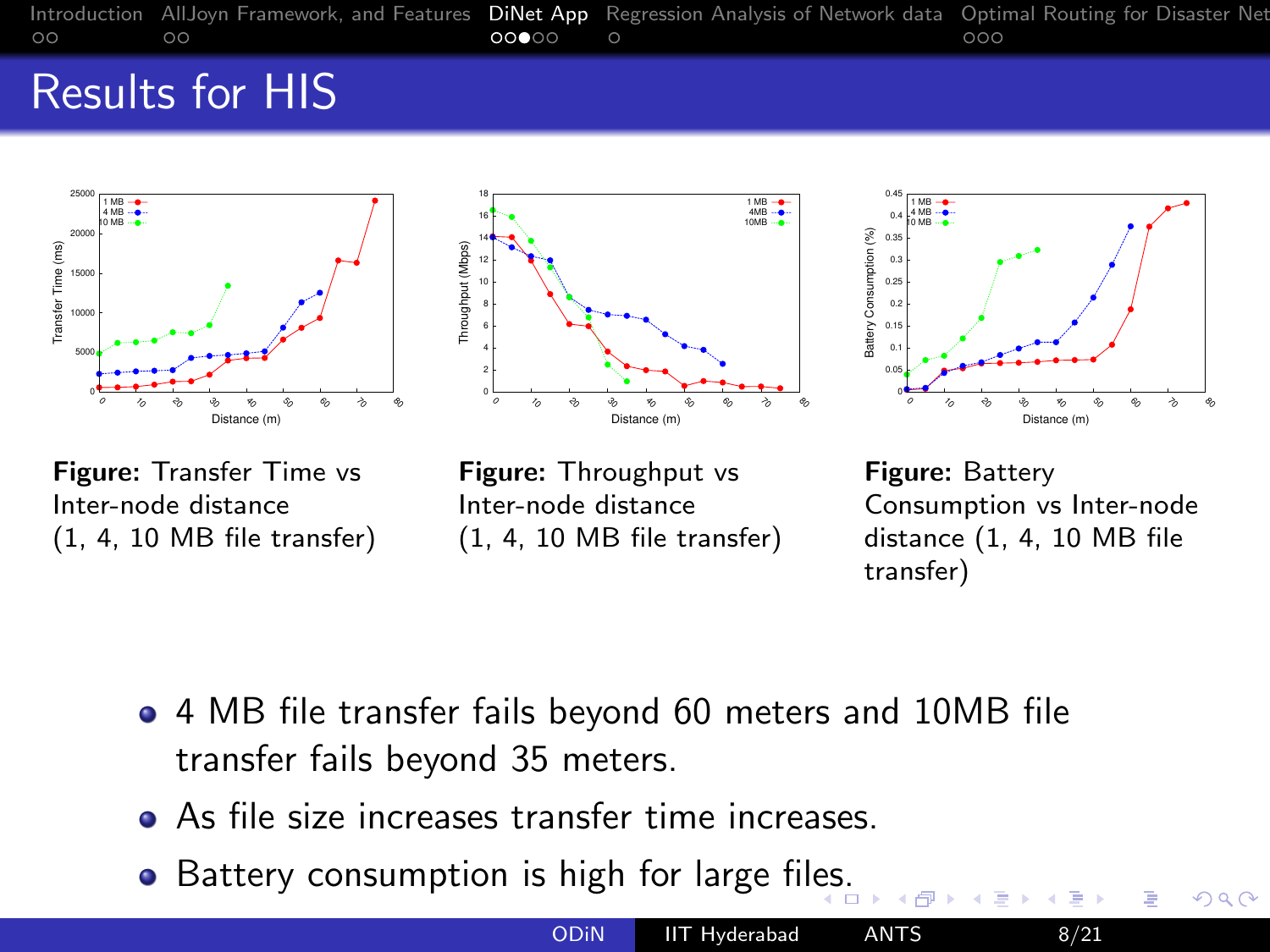[Introduction](#page-1-0) [AllJoyn Framework, and Features](#page-7-0) [DiNet App](#page-20-0) [Regression Analysis of Network data](#page-26-0) [Optimal Routing for Disaster Networks](#page-27-0) [Results and Analysis](#page-33-0) [Conclusions and Future work](#page-35-0)  $\circ$ 

#### Results for LIS







Figure: Transfer Time vs Inter-node distance (1, 4, 10 MB file transfer)

Figure: Throughput vs Inter-node distance (1, 4, 10 MB file transfer)

Figure: Signal Strength vs Inter-node distance (1, 4, 10 MB file transfer)

Э×

 $200$ 

- 4 and 10MB file transfer fails beyond 90 meters and 1MB file transfer fails beyond 100 meters.
- Transfer time is less and throughput is more for LIS than HIS.

4日下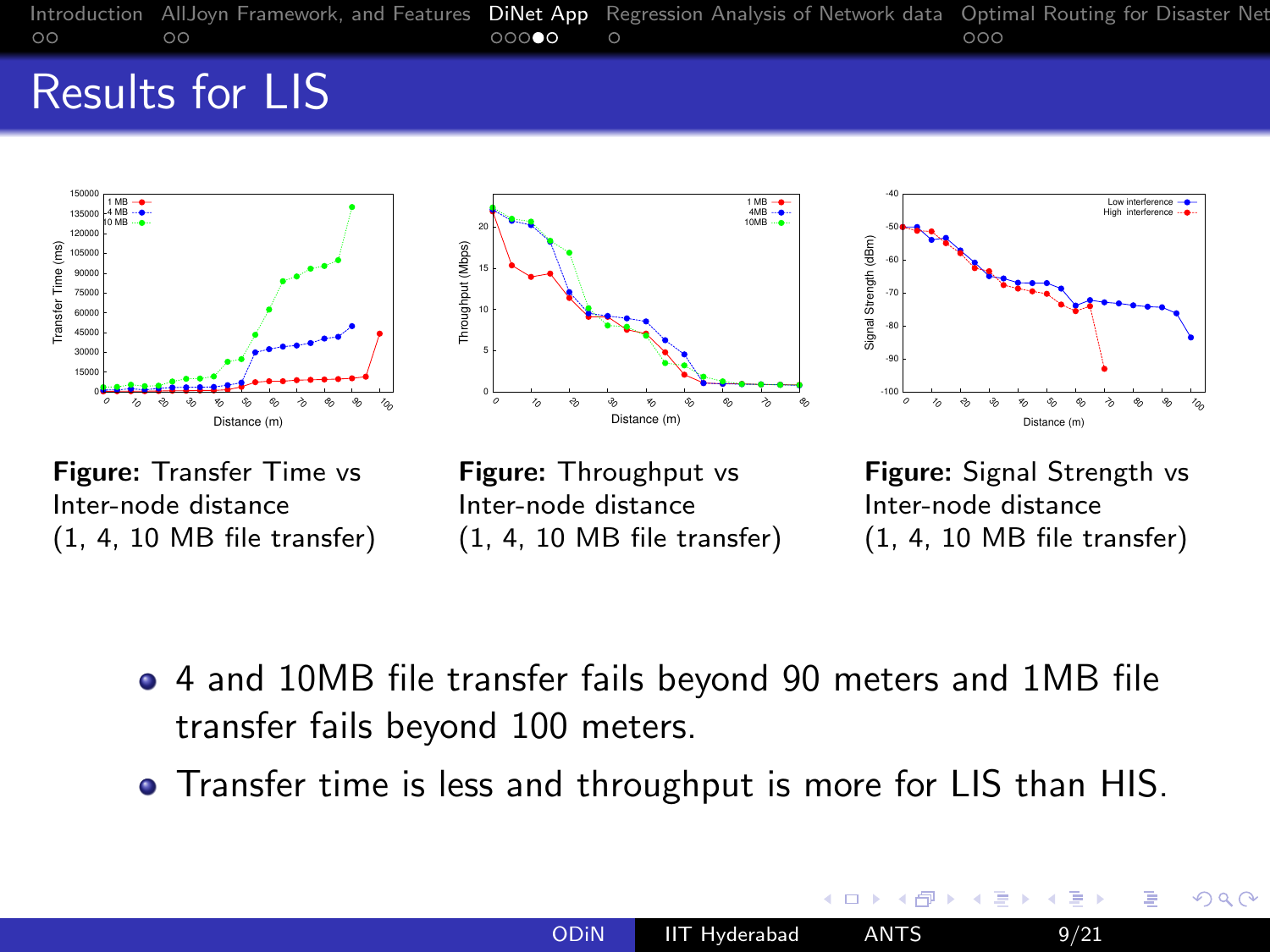[Introduction](#page-1-0) [AllJoyn Framework, and Features](#page-7-0) **[DiNet App](#page-20-0)** [Regression Analysis of Network data](#page-26-0) Optimal Routing for Disaster Net<br>00000 00000 0000 000 ΩŌ

# Multi-Hop Scenario

- **•** However, a mobile device may move to a location which is beyond the direct transmission range of AD.
- A direct single-hop communication between the AD and PD(Participating Device) is necessary.
- **•** Extended Proximity.



Figure: Multi-Hop Topology

 $200$ 

4日)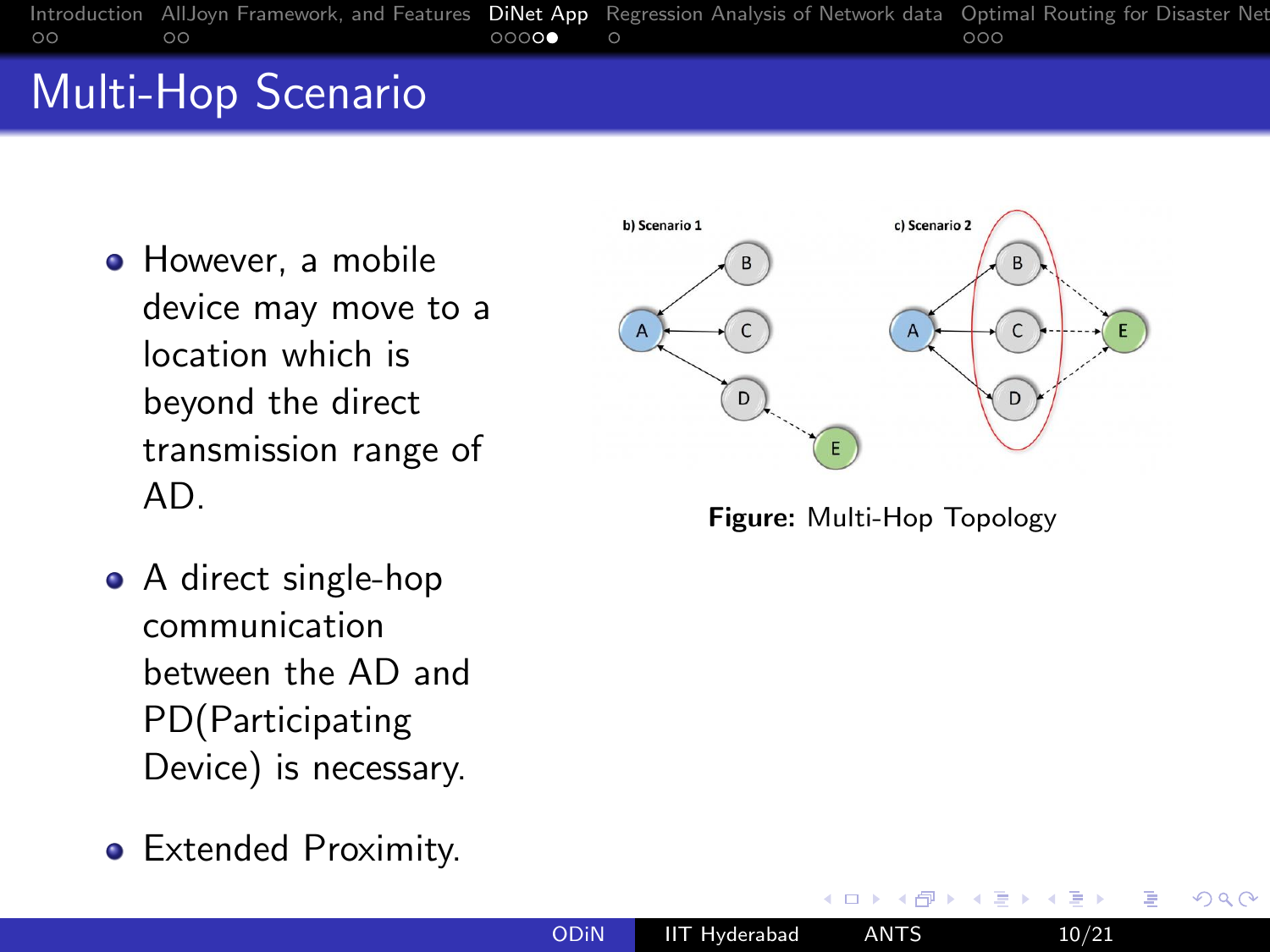### <span id="page-26-0"></span>Regression Analysis of Network data

- Conducted Regression Analysis of several network parameters.
- Motivation is to use these empirical relationships in optimizing network performance.
- Regression equations from the DiNet field experiment are presented below.
- X is inter-nodal distance, and Y is response variable (Signal Strength, Delay, Throughput, etc.)

| Parameter (Y)<br>R-sq    |       | Regression Equation                       |                                         |                                    |       |  |  |
|--------------------------|-------|-------------------------------------------|-----------------------------------------|------------------------------------|-------|--|--|
| 86.94<br>Signal Strength |       |                                           | Y = - 47.93 - 0.5973 X + 0.002923 $X^2$ |                                    |       |  |  |
| Throughput               | 88.92 | Y = 17.56 - 0.4790 X + 0.003370 $X^2$     |                                         |                                    |       |  |  |
| Battery Drain<br>87.97   |       | $Y = 0.05925 - 0.004742 X + 0.000129 X^2$ |                                         |                                    |       |  |  |
| Delay                    | 79.34 |                                           | $Y = 1185 - 124.7 X + 4.302 X^2$        |                                    |       |  |  |
|                          |       | table1                                    |                                         | K ロ ▶ K 何 ▶ K ヨ ▶ K ヨ ▶ │ ヨ │ 約9.0 |       |  |  |
|                          |       | ODIN                                      | <b>IIT Hyderabad</b>                    | <b>ANTS</b>                        | 11/21 |  |  |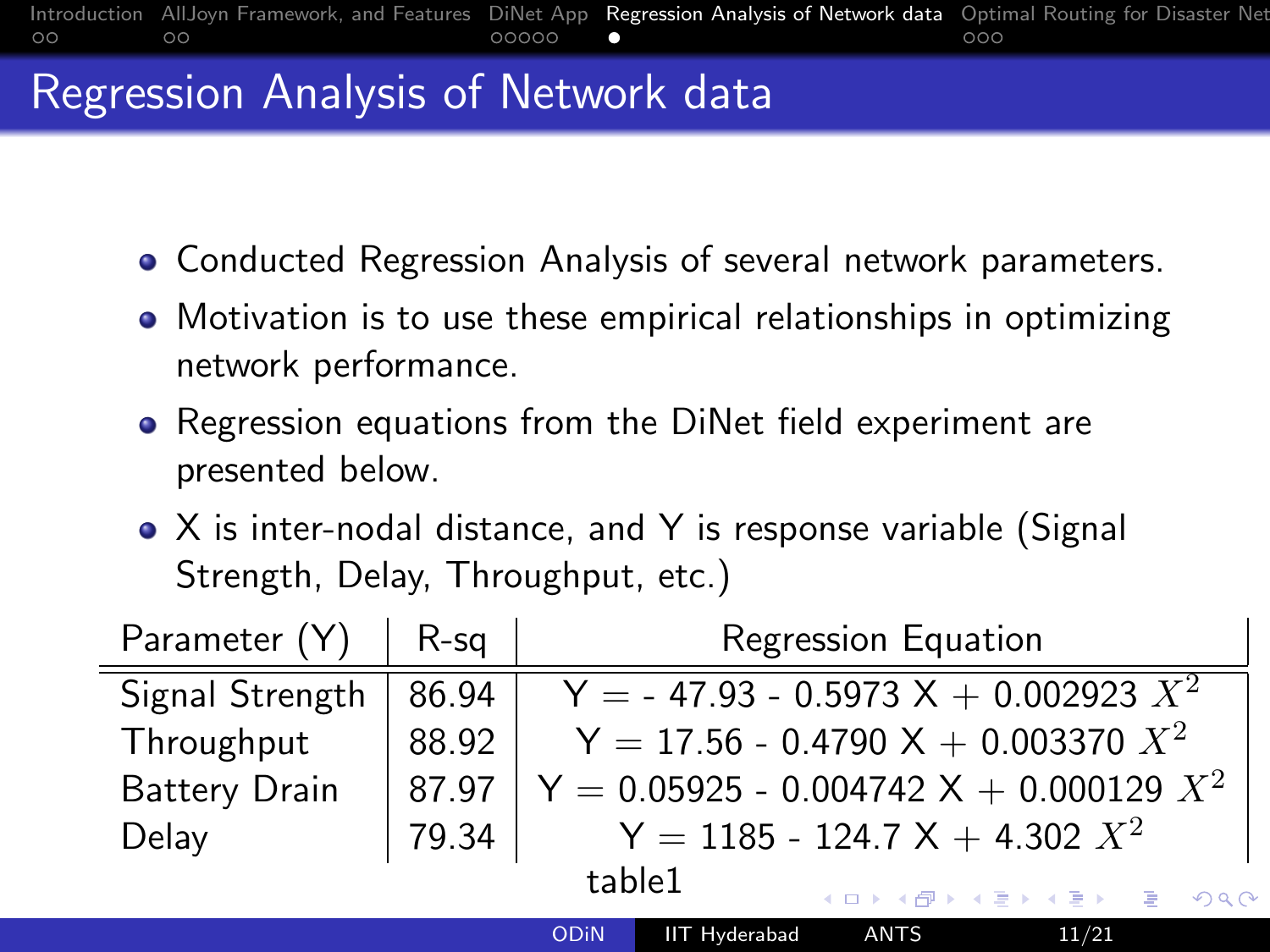<span id="page-27-0"></span>

#### Optimal Routing for Disaster Networks

#### • Theoretical ODIN Model  $(ODiN_T)$

To maximize the overall throughput in the disaster network, we choose optimal ad-hoc links.

4 17 18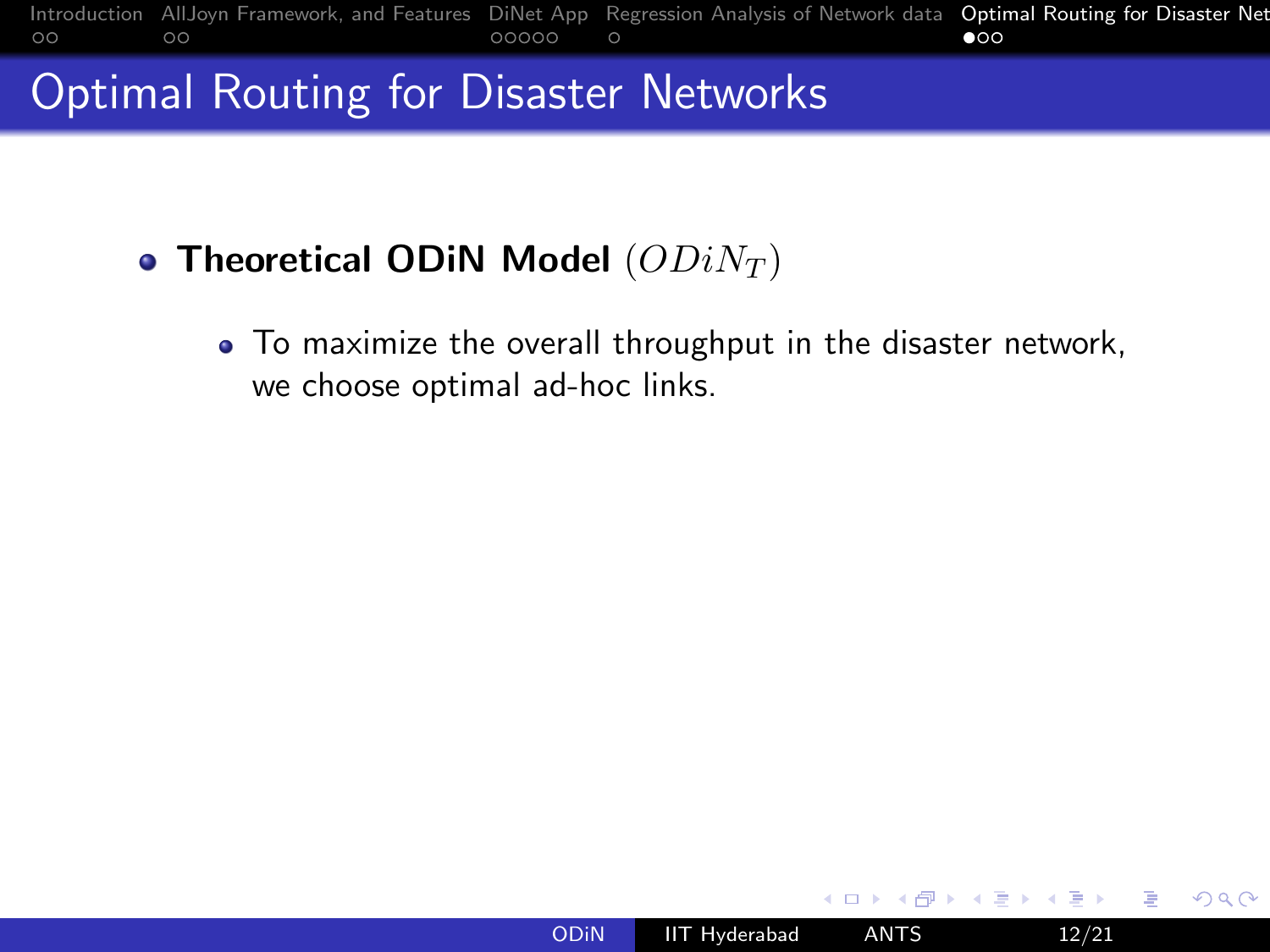[Introduction](#page-1-0) [AllJoyn Framework, and Features](#page-7-0) [DiNet App](#page-20-0) [Regression Analysis of Network data](#page-26-0) [Optimal Routing for Disaster Networks](#page-27-0) [Results and Analysis](#page-33-0) [Conclusions and Future work](#page-35-0)  $\circ$  $\circ$ 

#### Optimal Routing for Disaster Networks

- Theoretical ODIN Model  $(ODiN_T)$ 
	- To maximize the overall throughput in the disaster network, we choose optimal ad-hoc links.
	- Allocate the unlicensed spectrum chunk effectively to these links and tune the uplink power for these links.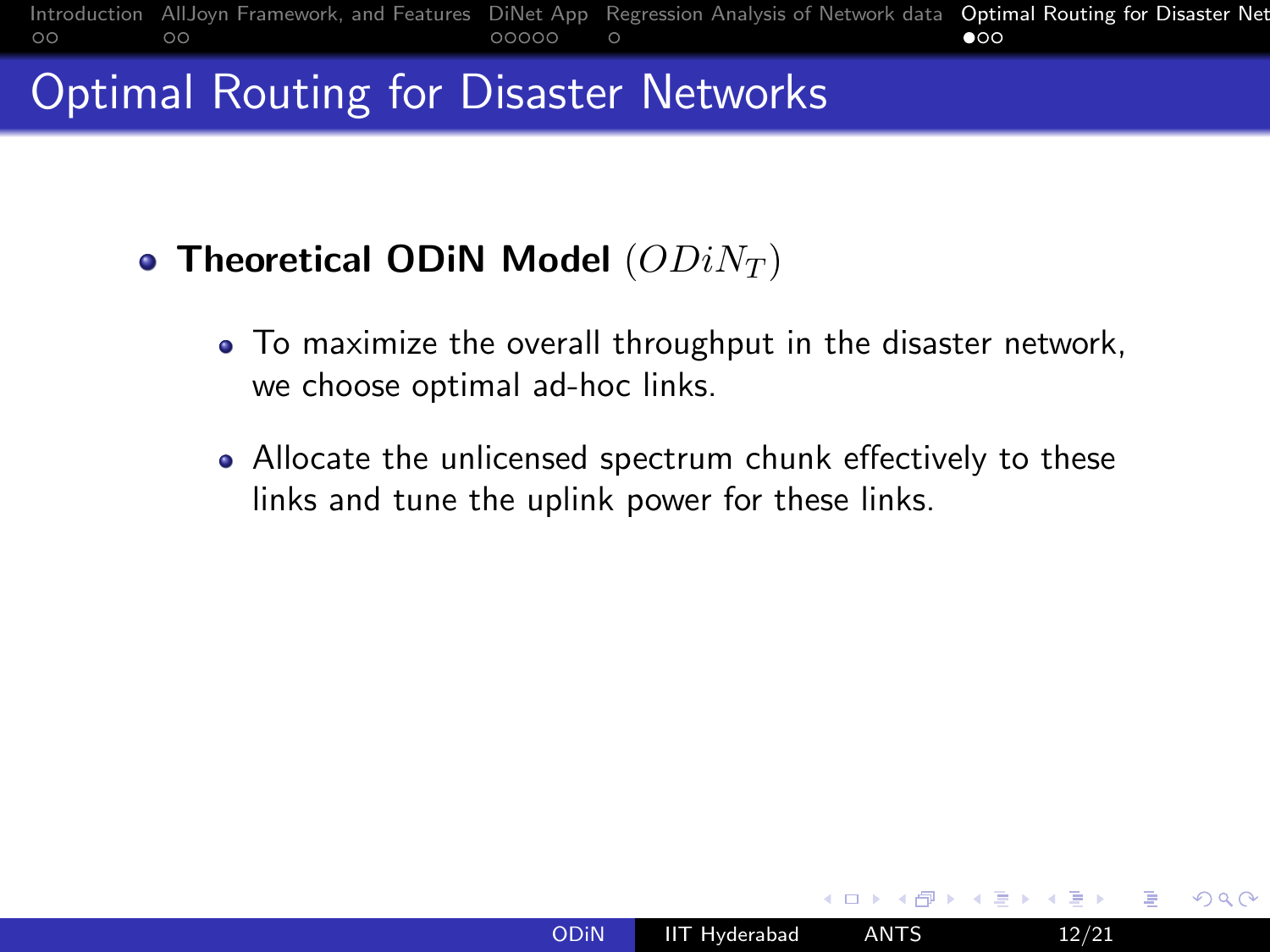[Introduction](#page-1-0) [AllJoyn Framework, and Features](#page-7-0) [DiNet App](#page-20-0) [Regression Analysis of Network data](#page-26-0) Optimal Routing for Disaster Net  $\circ$  $\circ$  $0000C$  $\bullet$ 00

# Optimal Routing for Disaster Networks

- Theoretical ODIN Model  $(ODiN_T)$ 
	- To maximize the overall throughput in the disaster network, we choose optimal ad-hoc links.
	- Allocate the unlicensed spectrum chunk effectively to these links and tune the uplink power for these links.
- Terminologies used in equation of Theoretical ODiN Model  $(ODiN_T)$ 
	- Let  $I = \{ i_1, i_2, \ldots, i_n \}$  be the set of relay (intermediate) nodes and  $J = \{j_1, j_2, \ldots, j_n\}$  be the set of mobile (moving) nodes. z is spectrum which belongs to Z.
	- The binary variable  $Q_{ij}^z$  is 1 when relay node  $i$  and mobile node  $j$  communicate through the spectrum  $z$ .

つくい

 $G_{ij}$  is the channel gain from i to j.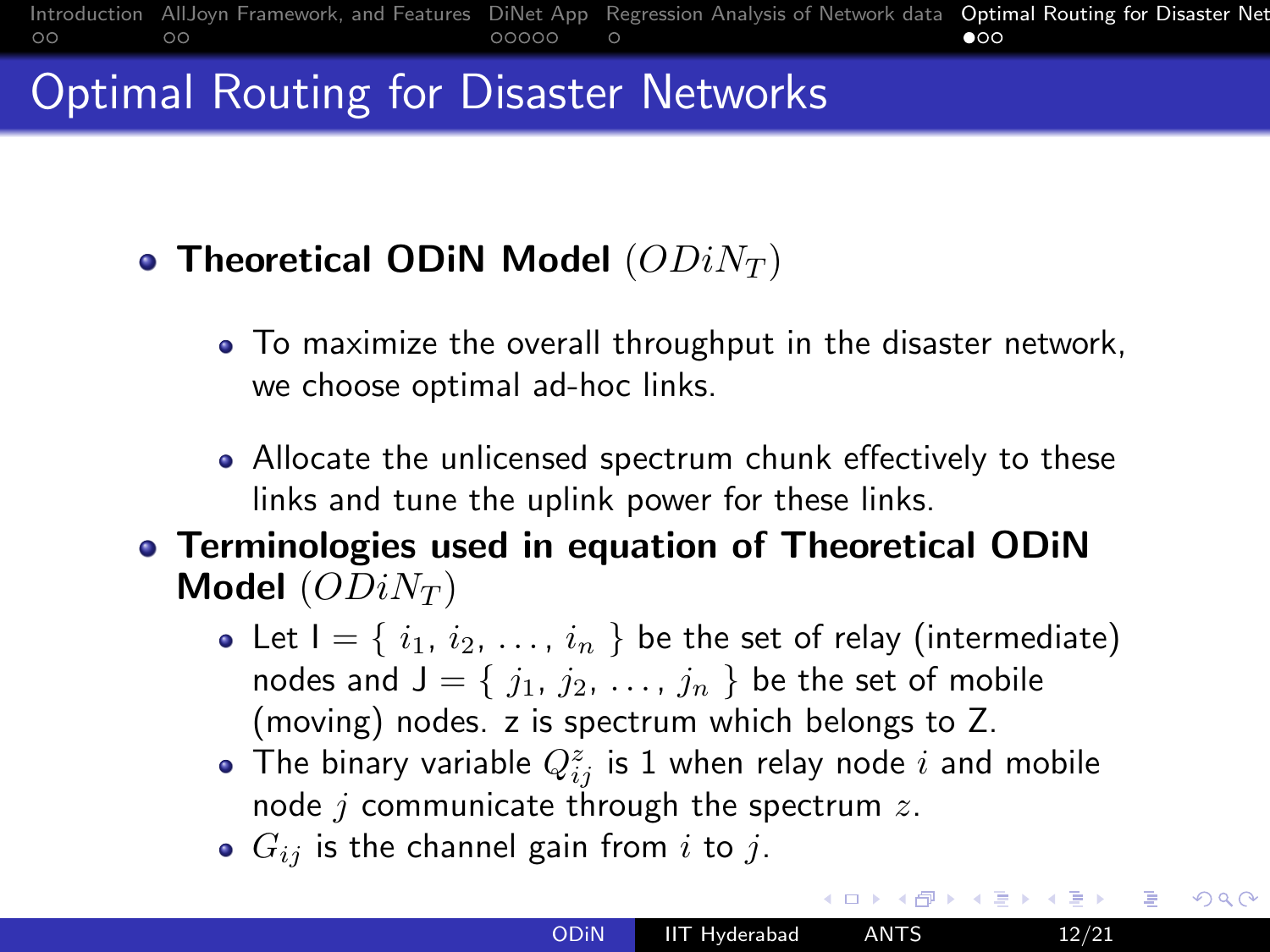[Introduction](#page-1-0) [AllJoyn Framework, and Features](#page-7-0) [DiNet App](#page-20-0) [Regression Analysis of Network data](#page-26-0) Optimal Routing for Disaster Net ΩŌ  $\Omega$  $\Omega$ 

# Equation for Theoretical ODiN Model:  $(ODiN_T)$

- $P_{max}^w$  denotes the maximum power of a transmitting node
- Transmission power of a relay node  $i$  in a spectrum chunk  $z$  is calculated as  $p^z_i \times P^w_{max}$ , where the power value (in watts) lies in the range of  $0 \le p_i^z \le 1$

$$
SINR_{ij} \le \frac{Inf \times (1 - Q_{ij}^{z}) + G_{ij}p_{i}^{z}P_{max}^{w}}{N_o + \sum_{w \in W_k} G_{wj}P_{max}^{i} + \sum_{i' \in I \setminus i} G_{i'_{j'}}p_{i'}^{z}P_{max}^{w}} \qquad (1)
$$

$$
\forall i \in I, \forall j \in J, \forall z \in Z
$$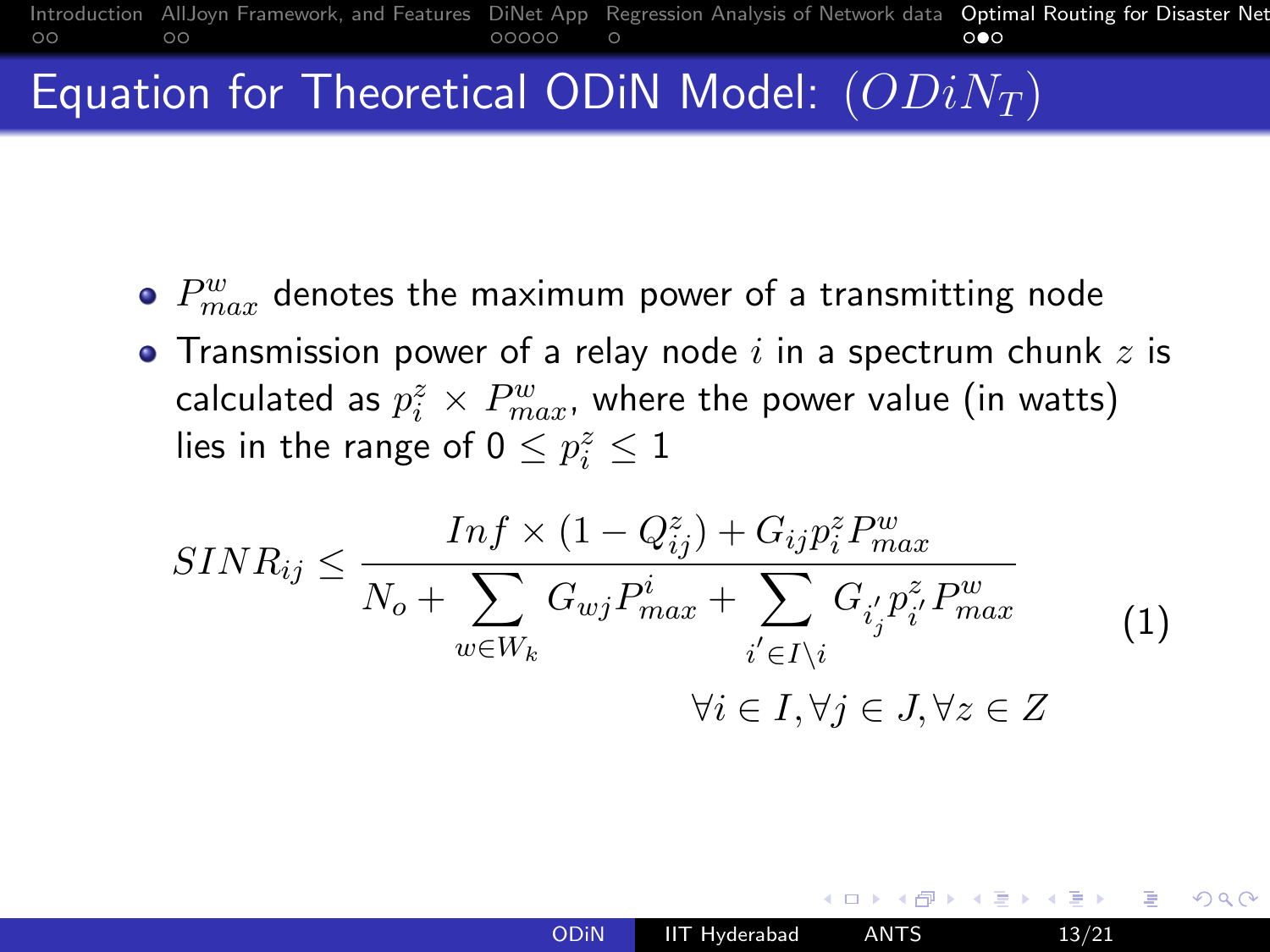[Introduction](#page-1-0) [AllJoyn Framework, and Features](#page-7-0) [DiNet App](#page-20-0) [Regression Analysis of Network data](#page-26-0) Optimal Routing for Disaster Net<br>00000000000000000000000  $\Omega$  $\circ$ 

#### Optimal Routing for Disaster Networks

#### • Regression Inspired ODIN  $(ODiN_{NPR})$

- We replace the theoretical constraints in an optimization model with Network Performance Relationships derived through Regression Analysis of empirically observed data.
- NPR between inter-nodal distance and SINR replaces Equation 1 shown earlier

 $Y = -47.93 - 0.5973 X + 0.002923 X^2$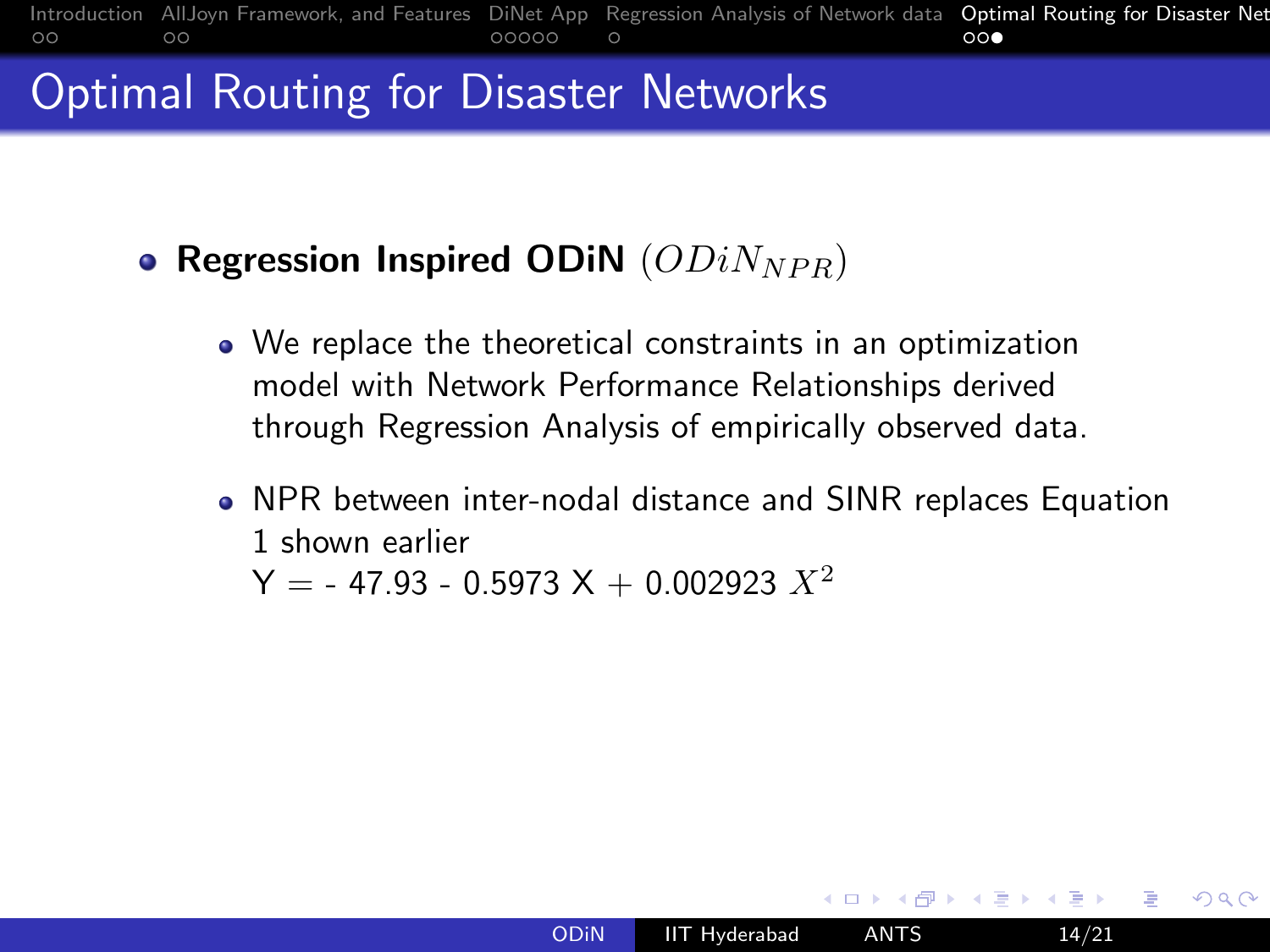[Introduction](#page-1-0) [AllJoyn Framework, and Features](#page-7-0) [DiNet App](#page-20-0) [Regression Analysis of Network data](#page-26-0) Optimal Routing for Disaster Net<br>00000000000000000000000  $\circ$  $\circ$ 

#### Optimal Routing for Disaster Networks

#### • Regression Inspired ODIN  $(ODiN_{NPR})$

- We replace the theoretical constraints in an optimization model with Network Performance Relationships derived through Regression Analysis of empirically observed data.
- NPR between inter-nodal distance and SINR replaces Equation 1 shown earlier

[ODiN](#page-0-0) IIT Hyderabad ANTS 14/21

つくい

 $Y = -47.93 - 0.5973 X + 0.002923 X^2$ 

- Advantages of regression inspired optimization
	- Optimal relay node selection.
	- Reduced convergence times.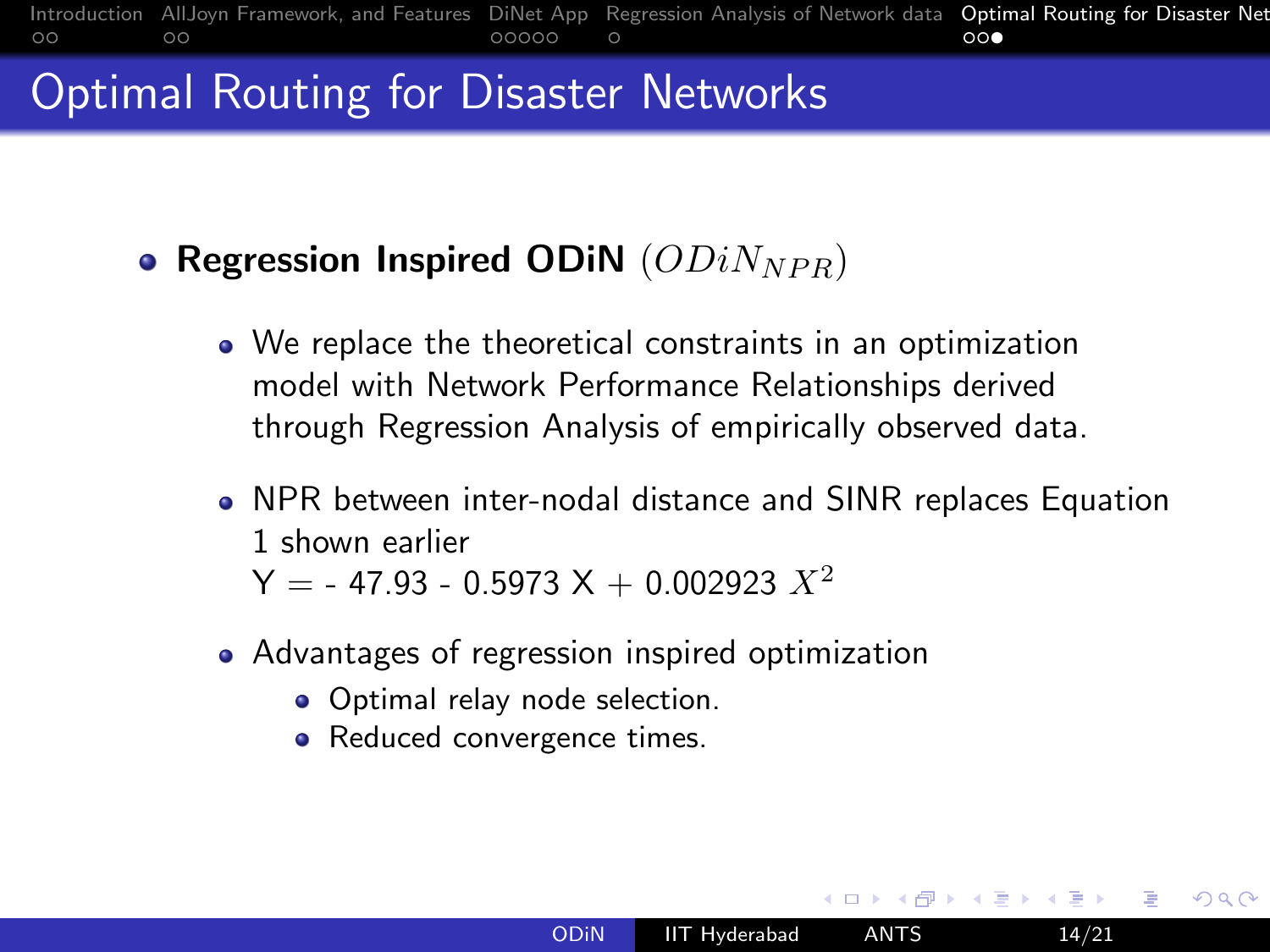<span id="page-33-0"></span>[Introduction](#page-1-0) [AllJoyn Framework, and Features](#page-7-0) [DiNet App](#page-20-0) [Regression Analysis of Network data](#page-26-0) Optimal Routing for Disaster Net<br>000 0000 0000 0000 0000 0  $\Omega$ 

#### Throughput Results







Figure: Throughput vs Inter-node distance (1 MB file transfer)

Figure: Throughput vs Inter-node distance (4 MB file transfer)

Figure: Throughput vs Inter-node distance 10 MB file transfer)

4 重

 $QQ$ 

- $ODiN_{NPR}$  outperforms  $ODiN_T$  in terms of Throughput.
- As file size increases throughput increases.
- As distance increases throughput decreases.

4日下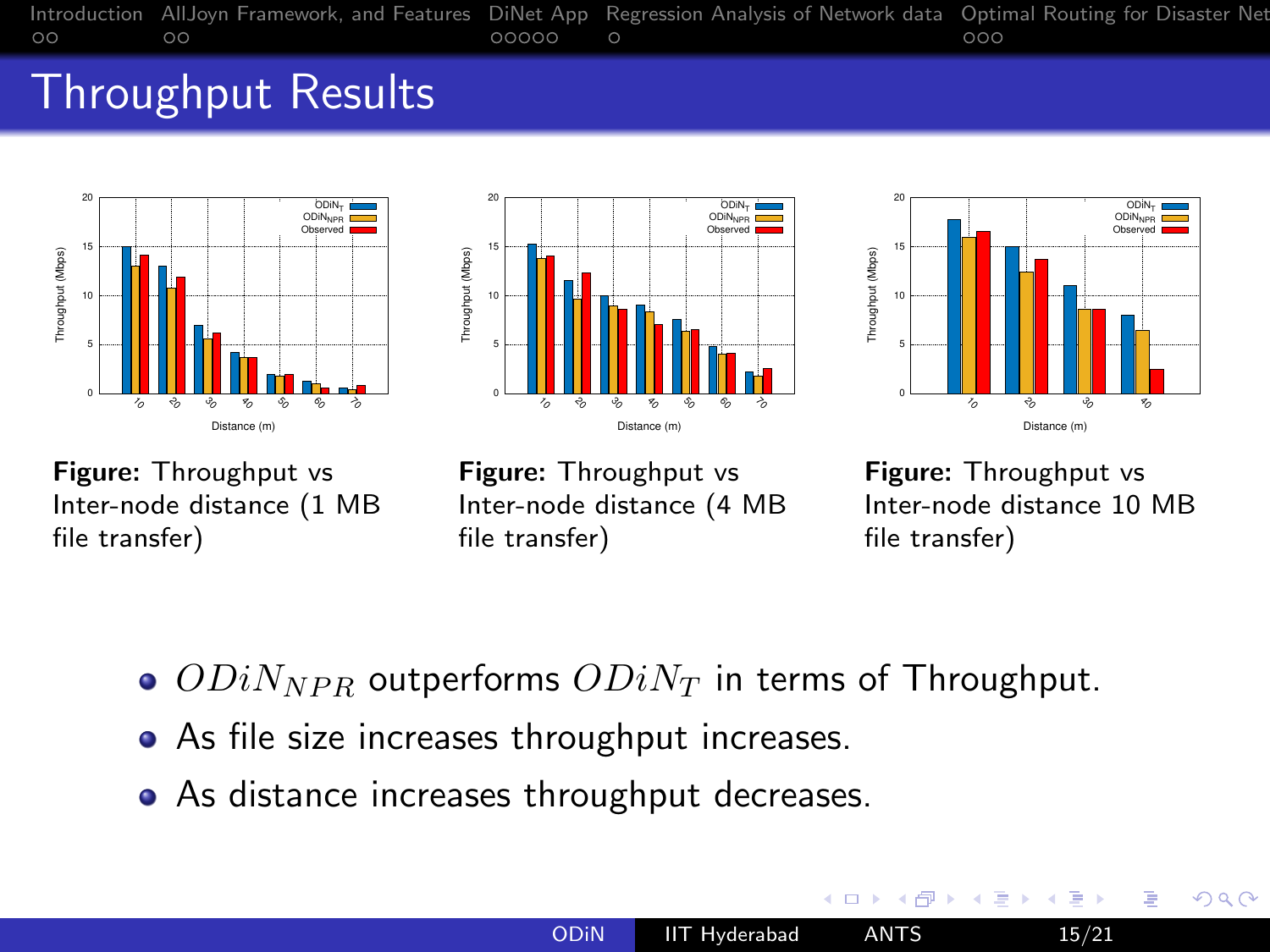[Introduction](#page-1-0) [AllJoyn Framework, and Features](#page-7-0) [DiNet App](#page-20-0) [Regression Analysis of Network data](#page-26-0) Optimal Routing for Disaster Net<br>000 0000 0000 0000 0000 0  $\circ$ 

# Convergence Time Results







Figure: Convergence Time vs Inter-node distance (1 MB file transfer)

Figure: Convergence Time vs Inter-node distance (4 MB file transfer)

Figure: Convergence Time vs Inter-node distance 10 MB file transfer)

- $\bullet$   $ODiN_{NPR}$  outperforms  $ODiN_T$  in terms of Convergence Time.
- Average  $\%$  convergence time reduction by  $ODiN_{NPR}$  for 1MB, 4MB, and 10MB files is 69.94%, 60.36%, 55.55%, respectively.  $10<sup>2</sup>$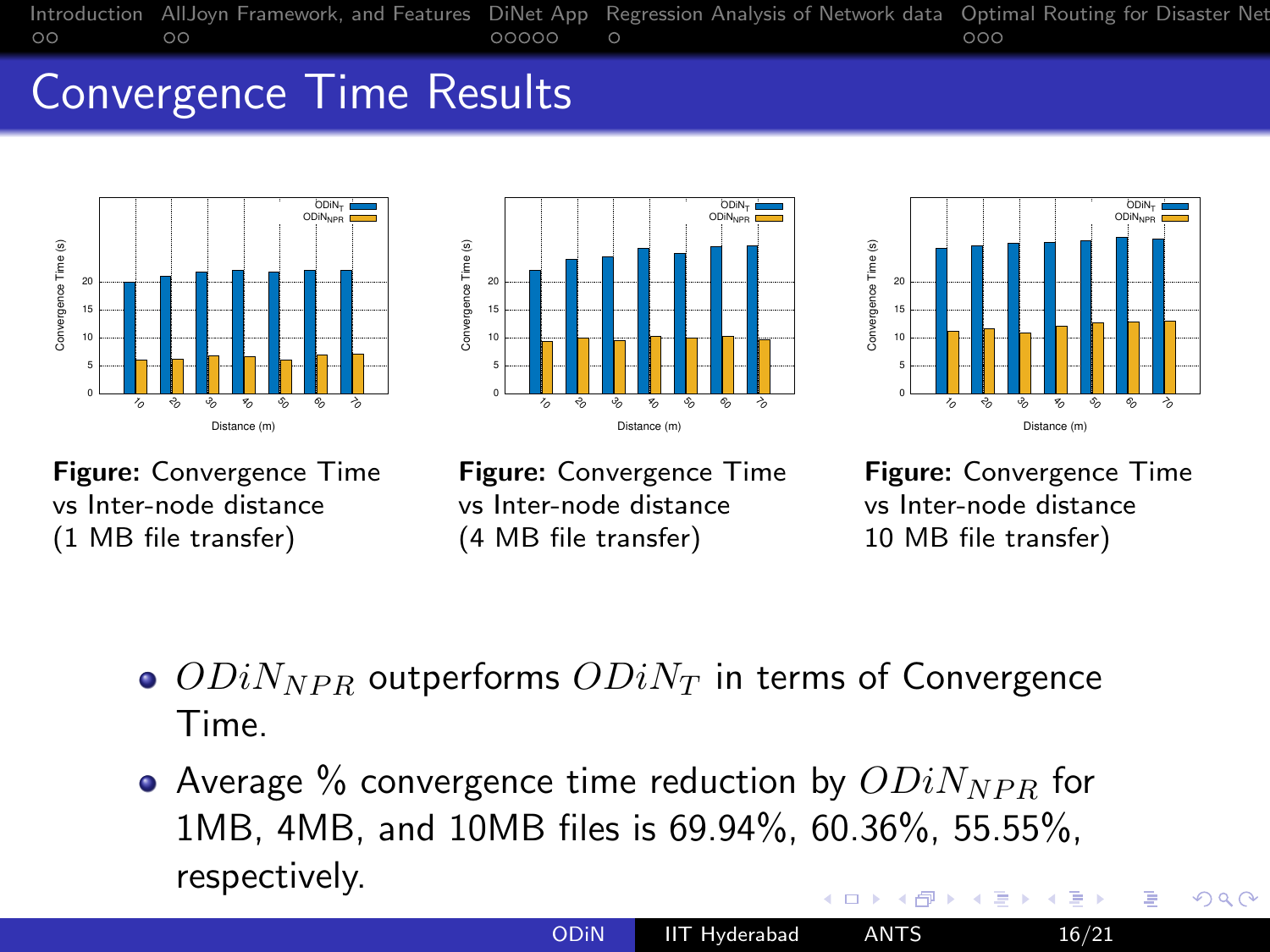# <span id="page-35-0"></span>Conclusions and Future work

#### **e** Conclusions

- Implemented an AllJoyn based DiNet application.
- Made use of Regression Analysis to optimize network performance.
- Formulated the model called ODiN that offers an optimal solution specific to the challenges in routing in DiNets.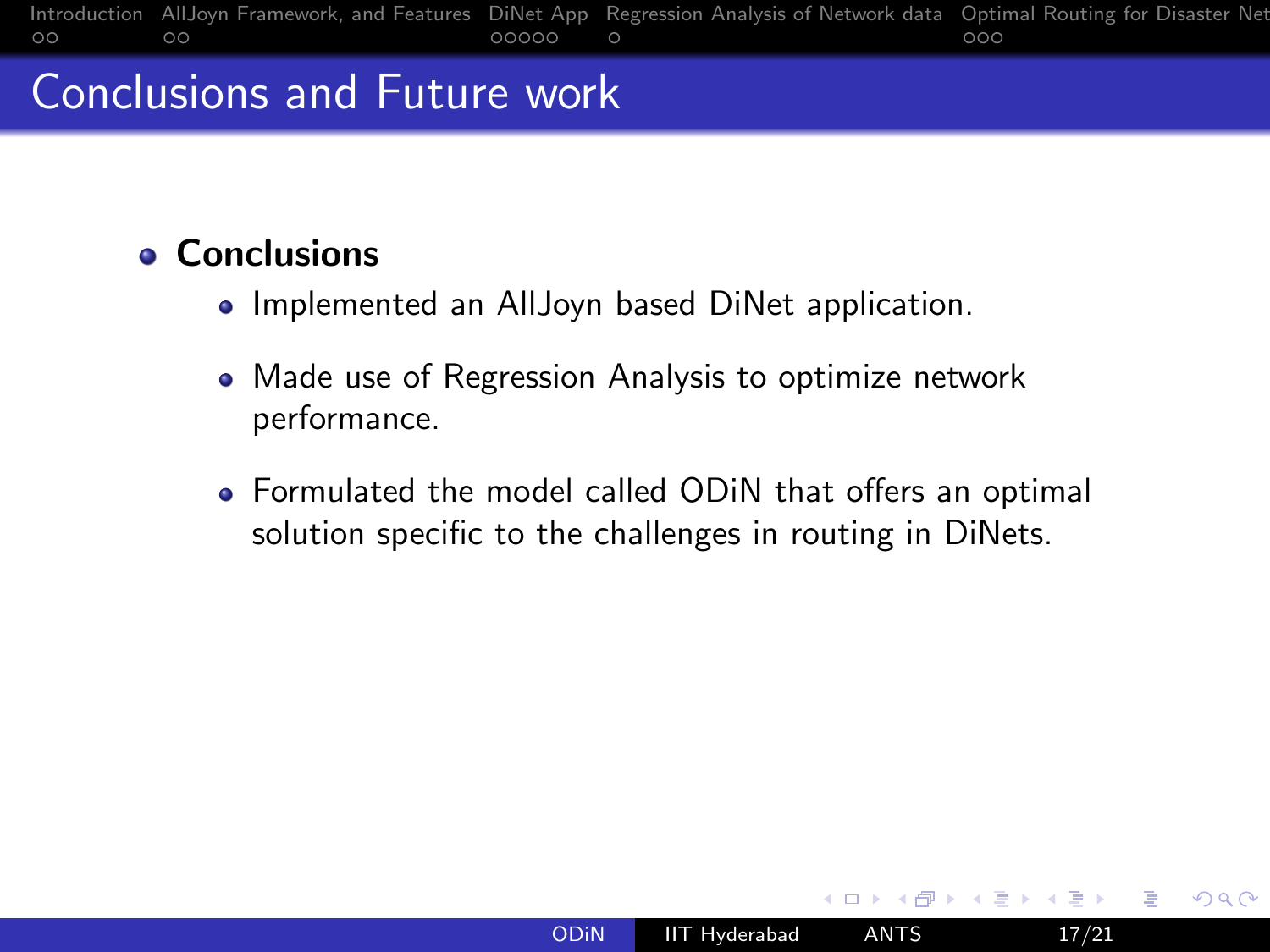# Conclusions and Future work

#### **e** Conclusions

- Implemented an AllJoyn based DiNet application.
- Made use of Regression Analysis to optimize network performance.
- Formulated the model called ODiN that offers an optimal solution specific to the challenges in routing in DiNets.

#### Future Work

• Implement  $ODiN_{NPR}$  in real-time Alljoyn Framework.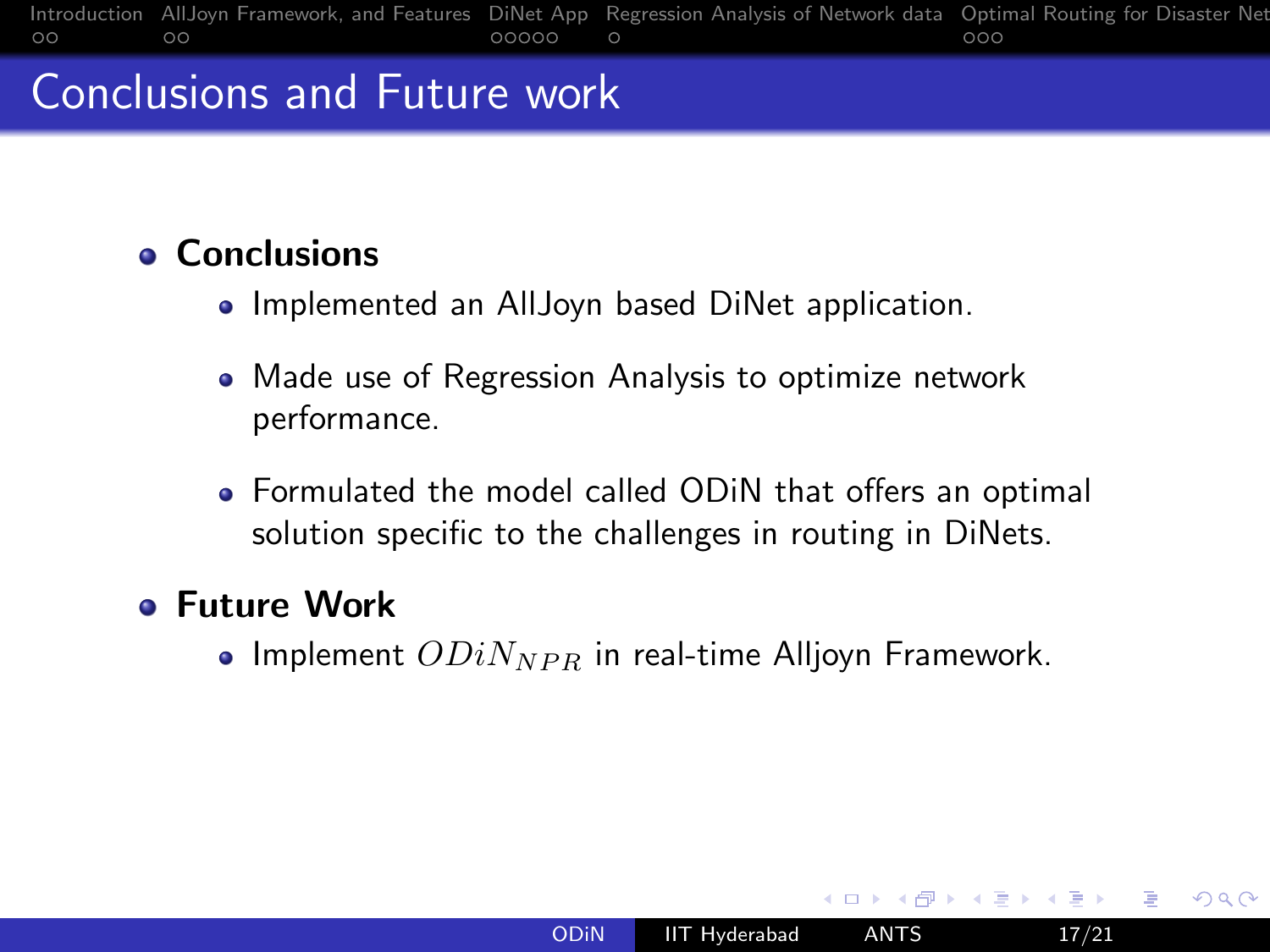#### Acknowledgement

This work is supported by the project under Visvesvaraya PhD Scheme of Digital India Corporation, GoI.

4日)

 $299$ 

∍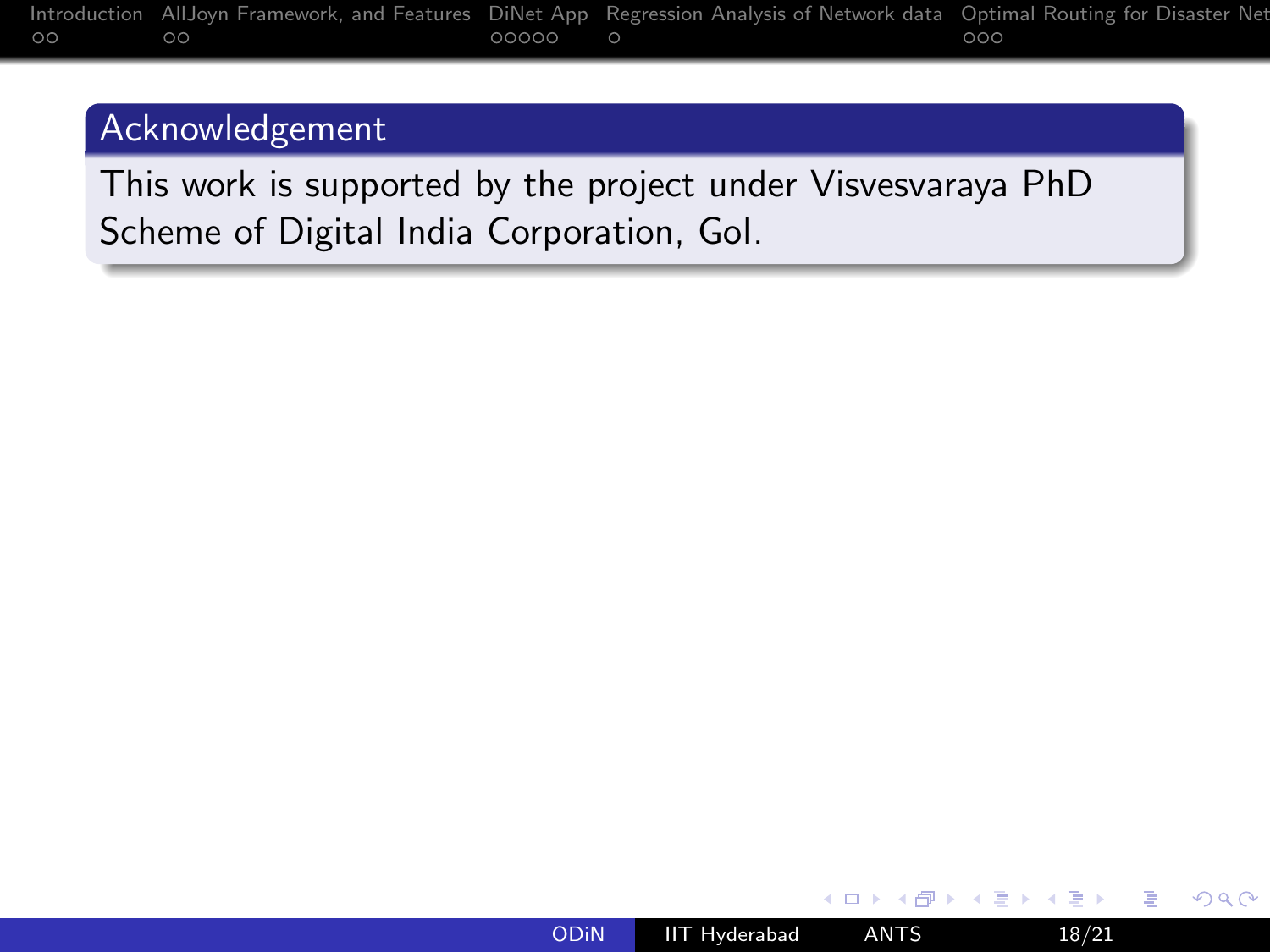[Introduction](#page-1-0) [AllJoyn Framework, and Features](#page-7-0) [DiNet App](#page-20-0) [Regression Analysis of Network data](#page-26-0) Optimal Routing for Disaster Net<br>000 0000 0000 0000 0000 0  $\circ$  $\circ$ 

#### References I



H. Nishiyama, M. Ito, and N. Kato, "Relay-by-smartphone: realizing multihop device-to-device communications," IEEE Communications Magazine, vol. 52, no. 4, pp. 56–65, 2014.



S. C. Nelson, A. F. Harris III, and R. Kravets, "Event-driven, role-based mobility in disaster recovery networks," in Proceedings of the second ACM workshop on Challenged networks. ACM, 2007, pp. 27–34.



C. B. Nelson, B. D. Steckler, and J. A. Stamberger, "The evolution of hastily formed networks for disaster response: technologies, case studies, and future trends," in Global Humanitarian Technology Conference(GHTC), 2011 IEEE. IEEE, 2011, pp. 467–475.



S. M. Kala, V. Sathya, S. S. Magdum, T. V. K. Buyakar, H. Lokhandwala, and B. R. Tamma, "Designing infrastructure-less disaster networks by leveraging the alljoyn framework," in Proceedings of the 20th International Conference on Distributed Computing and Networking. ACM, 2019, pp. 417–420.



H. Lokhandwala, S. M. Kala, and B. R. Tamma, "Min-o-mee: A proximity based network application leveraging the alljoyn framework," in Computing and Network Communications (CoCoNet), 2015 International Conference on. IEEE, 2015, pp. 613–619.



H. W. Lee, W. S. Jeon, and D. G. Jeong, "A practical indoor localization scheme for disaster relief," in Vehicular Technology Conference (VTC Spring), 2017 IEEE 85th. IEEE, 2017, pp. 1–7



allseenalliance, "The AllJoyn Framework, url=https://allseenalliance.org/developers/learn/architecture," 2015.





∢ロ ▶ ∢何 ▶ ∢ ヨ ▶ ∢ ヨ ▶

∍ つくい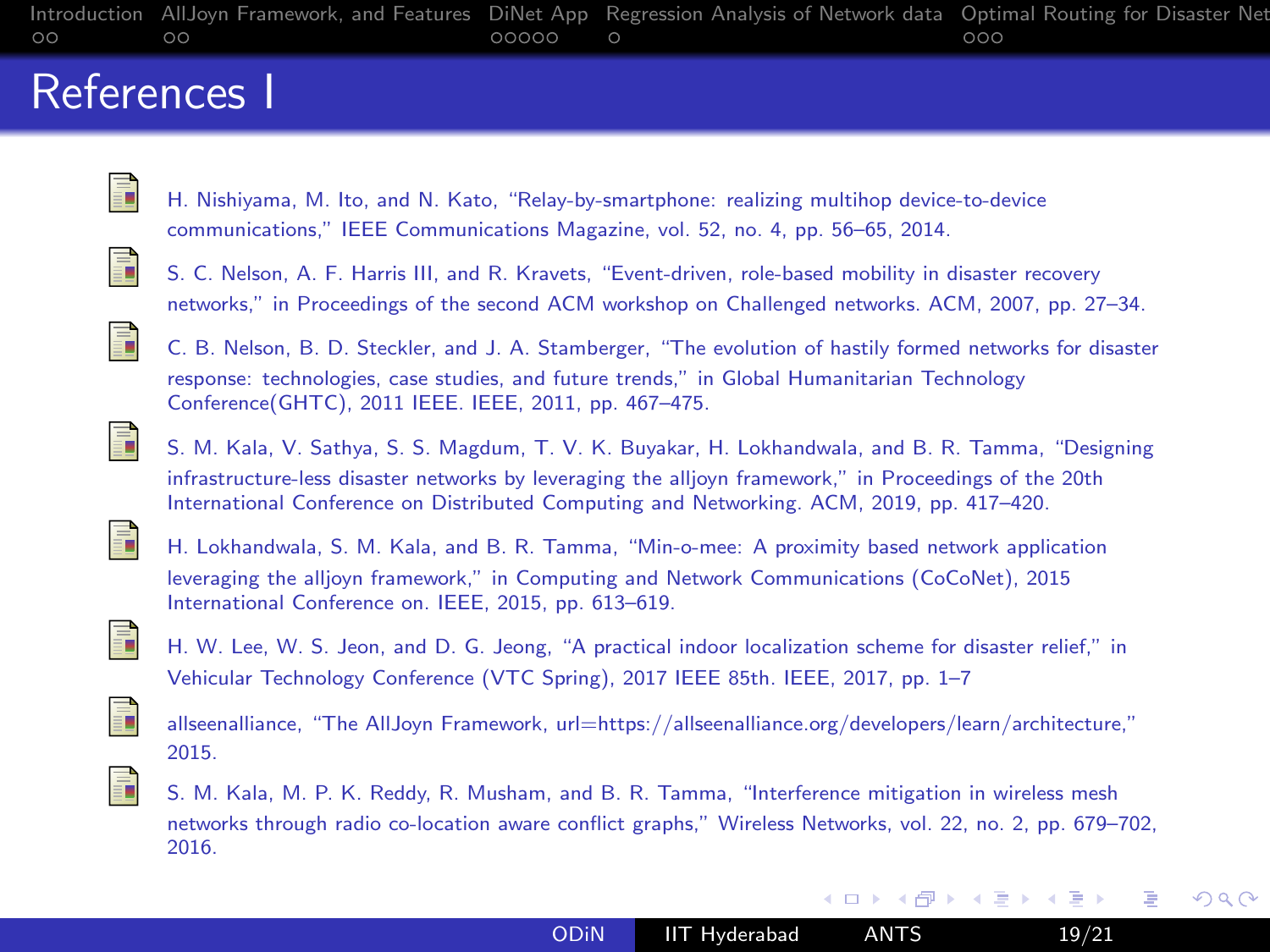|         |       | Introduction AllJoyn Framework, and Features DiNet App Regression Analysis of Network data Optimal Routing for Disaster Net |     |  |
|---------|-------|-----------------------------------------------------------------------------------------------------------------------------|-----|--|
| $\circ$ | 00000 |                                                                                                                             | 000 |  |

# Thank You

[ODiN](#page-0-0) IIT Hyderabad ANTS 20/21

 $\leftarrow$ 

이 지금이

 $2Q$ 

≣